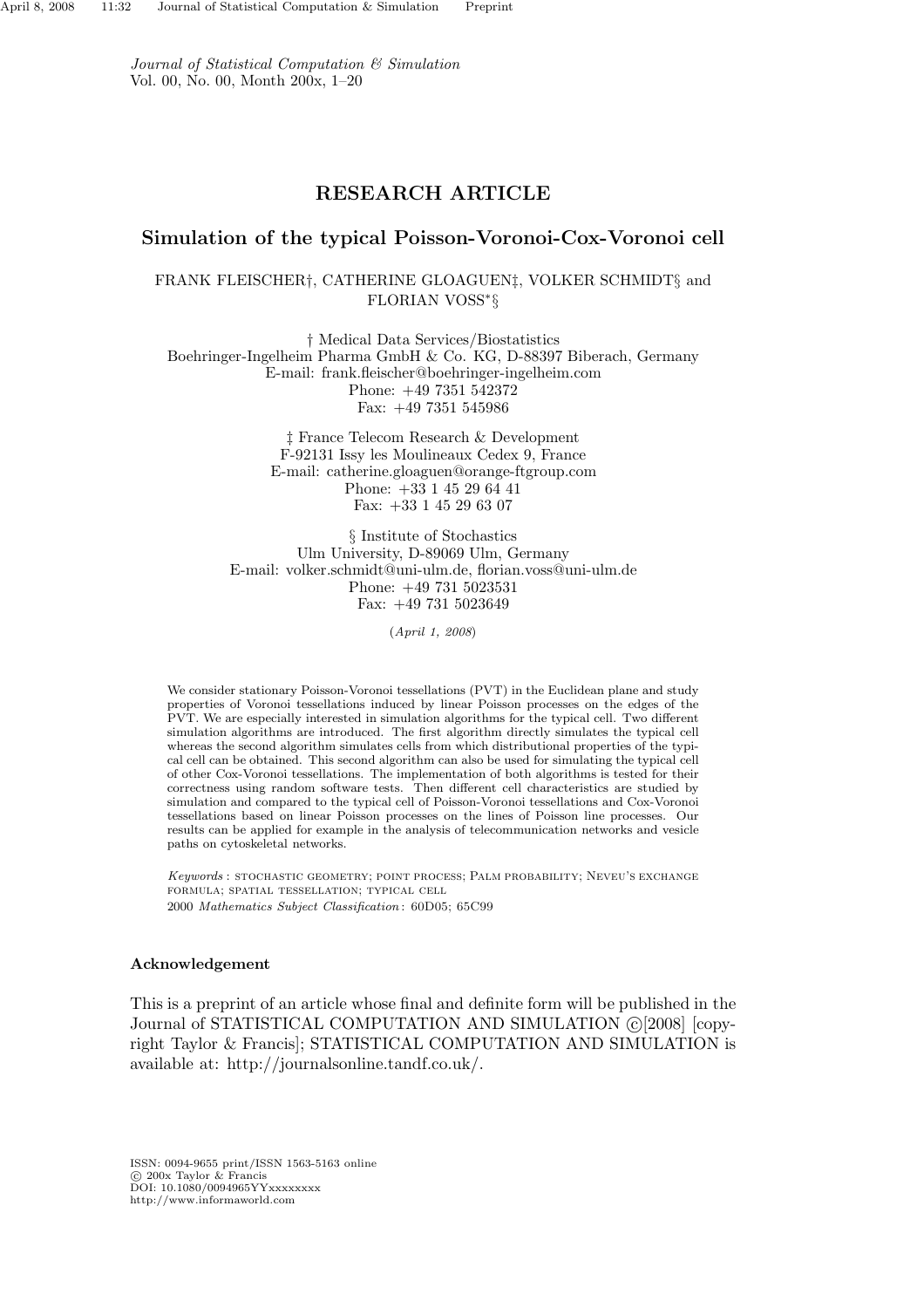#### 1. Introduction

Voronoi tessellations are one of the most important models for subdividing the Euclidean plane into convex and compact polygons. To each point of a set of points called nuclei a polygon is constructed according to the nearest neighbour principle. These polygons are then called the cells of the Voronoi tessellation. Voronoi tessellations are widely applied in many different fields, e.g. economics, biology and telecommunication; see [14] and references therein. Important classes of random tessellations are Voronoi tessellations constructed from the realizations of stationary point processes. Examples are Poisson-Voronoi tessellations (PVT) and Cox-Voronoi tessellations, where the generating point processes are homogeneous Poisson processes and Cox-processes, respectively; see [2], [4], [5], [14], [18].

Interesting models for applications are points processes which are located on the lines and curves of planar line and fibre processes, respectively. In the field of telecommunication the lines and curves can represent roads and the points locations of telecommunication equipment ([7]), whereas in life sciences, e.g., the lines can represent blood arteries or filament structures in biological tissues or cells and the points locations of vesicles ([17]).

In this paper, we consider Voronoi tessellations whose nuclei are placed as linear Poisson processes on the edges of PVT. We call this type of tessellations Poisson-Voronoi-Cox-Voronoi tessellations (PVCVT) since the nuclei form a Cox process. In the context of telecommunication networks the cells of PVCVT can be considered e.g. as serving zones of network components located at the nuclei.

Many interesting characteristics of a stationary tessellation can be calculated by characteristics of its typical cell ([18]). The typical cell can be regarded as the cell chosen purely at random out of all possible cells of the tessellation. For stationary and ergodic Voronoi tessellations the typical cell can be thought of as the cell whose nucleus is located at the origin under the condition that the generating point process has a point at the origin. In the following, we derive two algorithms to simulate the typical cell of PVCVT. One algorithm simulates the typical cell directly whereas the other algorithm simulates a (random) cell from which distributional properties of the typical cell can be obtained by a subsequent weighting.

Naturally, the implementation of these two algorithms have to be tested for correctness. Since the output is random, tests for randomized software can be applied, see [3], [5], [10]. An advantage of having two different algorithms is that we can use them to compare their outputs and hence test the outputs against each other. Note that all these software tests are based on statistical significance tests.

We use the algorithms to compute first-order and second-order moments of several cell characteristics like the number of vertices, the perimeter and the area of the typical cell of PVCVT. Since analytical formulae for such characteristics are unknown simulation studies are useful to get information about their distributional properties.

As we have two algorithms it is of interest to determine which algorithm is preferable. Thus we compare the two algorithms with respect to runtime and precision. Clearly an algorithm with short runtime is desired. On the other hand, since the output of the algorithms is random, it is desired to have an algorithm with low variances in the output to get more precise results from the simulations.

Finally, we compare the results of our simulations for the typical cell of PVCVT to the results for the typical cell of PVT and Poisson-Line-Cox-Voronoi tessellations (PLCVT). The comparison with previous simulation studies for the PLCVT ([5]) is especially interesting, since both can represent possible models for telecom-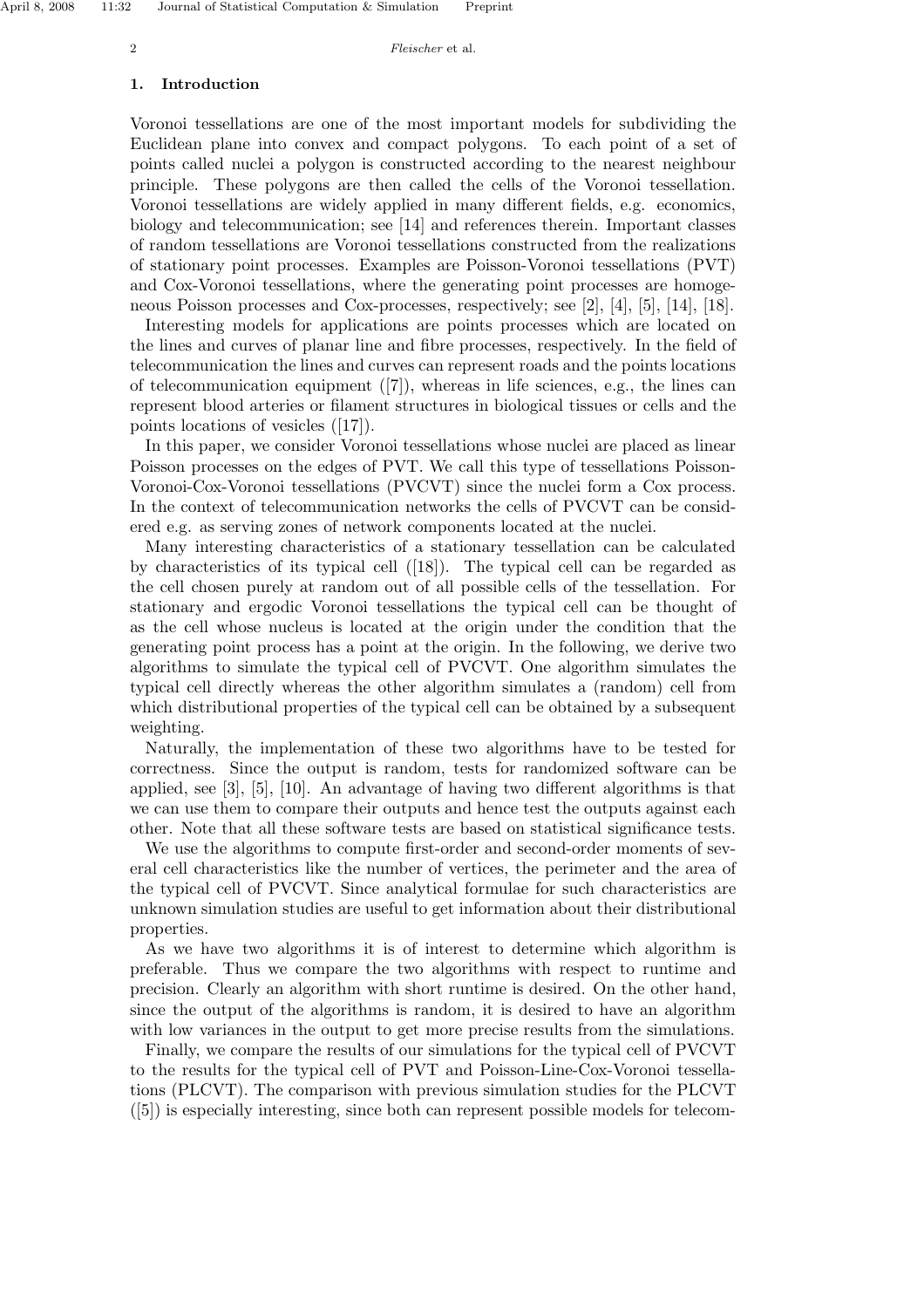The paper is organized as follows. First we introduce the PVCVT model and some mathematical background in Section 2. In Section 3, our simulation algorithms are derived and explained in detail. Then, in Section 4, we present numerical results. First we discuss methods for testing and validating the implementation of these algorithms and we compare the precision of the two algorithms. Then we estimate distributional properties of the typical cell of PVCVT and compare them to results for other tessellation models like PVT and PLCVT.

## 2. Poisson-Voronoi-Cox-Voronoi tessellations

In this section, we introduce the basic notation and mathematical background used in this paper. For more details about point processes and random tessellations see for example [14], [16] and [18].

# 2.1. Point processes and random tessellations

In the following, by  $\mathbb{R}^2$  and  $\mathbb N$  we denote the Euclidean plane and the set of non– negative integers, respectively.

Point processes. Let  $\mathcal{B}(\mathbb{R}^2)$  denote the family of Borel sets of  $\mathbb{R}^2$ . Denote the Lebesgue measure on  $\mathcal{B}(\mathbb{R}^2)$  by  $\nu_2$  and define the translation  $B + x$  for sets  $B \subset \mathbb{R}^2$ and  $x \in \mathbb{R}^2$  by  $B + x = \{y + x : y \in B\}$ . We use the notation N for the family of all simple and locally finite counting measures  $\varphi$  on  $\mathcal{B}(\mathbb{R}^2)$ , where each  $\varphi \in N$  can be expressed by the (countable) sum  $\varphi = \sum_{i=1}^n \delta_{x_i}$  for  $n \in \mathbb{N} \cup \{\infty\}$ . Here,  $\delta_x$  with  $\delta_x(B) = \mathbb{I}_B(x)$  is the Dirac measure on  $\mathcal{B}(\mathbb{R}^2)$ . In the context of counting measures we call  $x \in \mathbb{R}^2$  an atom of  $\varphi$  if  $\varphi({x}) > 0$ . Sometimes we identify  $\varphi$  with its atoms and write  $\varphi = \{x_n\}_{n\geq 1}$ . We equip N with the  $\sigma$ -algebra N generated by all sets of the form  $\{\varphi \in N : \varphi(B) = j\}$  with  $j \in \mathbb{N}$  and bounded  $B \in \mathcal{B}(\mathbb{R}^2)$ . Moreover, by  $t_x : N \to N$  we denote the shift operator defined by  $t_x\varphi(B) = \varphi(B+x)$  for all  $x \in \mathbb{R}^2$  and  $\varphi \in N$ .

A measurable mapping  $X : \Omega \to N$  from some probability space  $(\Omega, \mathcal{A}, \mathbb{P})$  into the measurable space  $(N, \mathcal{N})$  is called a *random point process* in  $\mathbb{R}^2$ . There are different ways of looking at point processes. One possibility is to regard them as random counting measures. Then  $X(B)$  can be interpreted as the (random) number of atoms of X in  $B \in \mathcal{B}(\mathbb{R}^2)$ . Another possibility is to identify a point process X with the random set  ${X_n}_{n>1}$  of its atoms and then use the notation  $X = \{X_n\}_{n \geq 1}$ .

The probability measure  $\mathbb{P}_X$  defined on N by  $\mathbb{P}_X(A) = \mathbb{P}(X \in A)$  for  $A \in \mathcal{N}$  is called the distribution of X. A point process X is called stationary if X and  $t_{x}X$ have the same distribution for any  $x \in \mathbb{R}^2$ .

We define the *intensity measure*  $\mu : \mathcal{B}(\mathbb{R}^2) \to [0, \infty]$  of a point process X by

$$
\mu(B) = \mathbb{E}X(B), \qquad B \in \mathcal{B}(\mathbb{R}^2). \tag{1}
$$

For stationary X there exists a constant  $\lambda \geq 0$  such that  $\mu(B) = \lambda \nu_2(B)$  for each  $B \in \mathcal{B}(\mathbb{R}^2)$ , where  $\lambda$  is called the *intensity* of the point process X.

The point process  $X$  is called a *Poisson process* if

$$
\mathbb{P}(X(B) = k) = e^{-\mu(B)} \frac{\mu(B)^k}{k!}, \qquad B \in \mathcal{B}(\mathbb{R}^2), k \in \mathbb{N}
$$
 (2)

for some (locally finite and diffuse) measure  $\mu : \mathcal{B}(\mathbb{R}^2) \to [0, \infty]$ .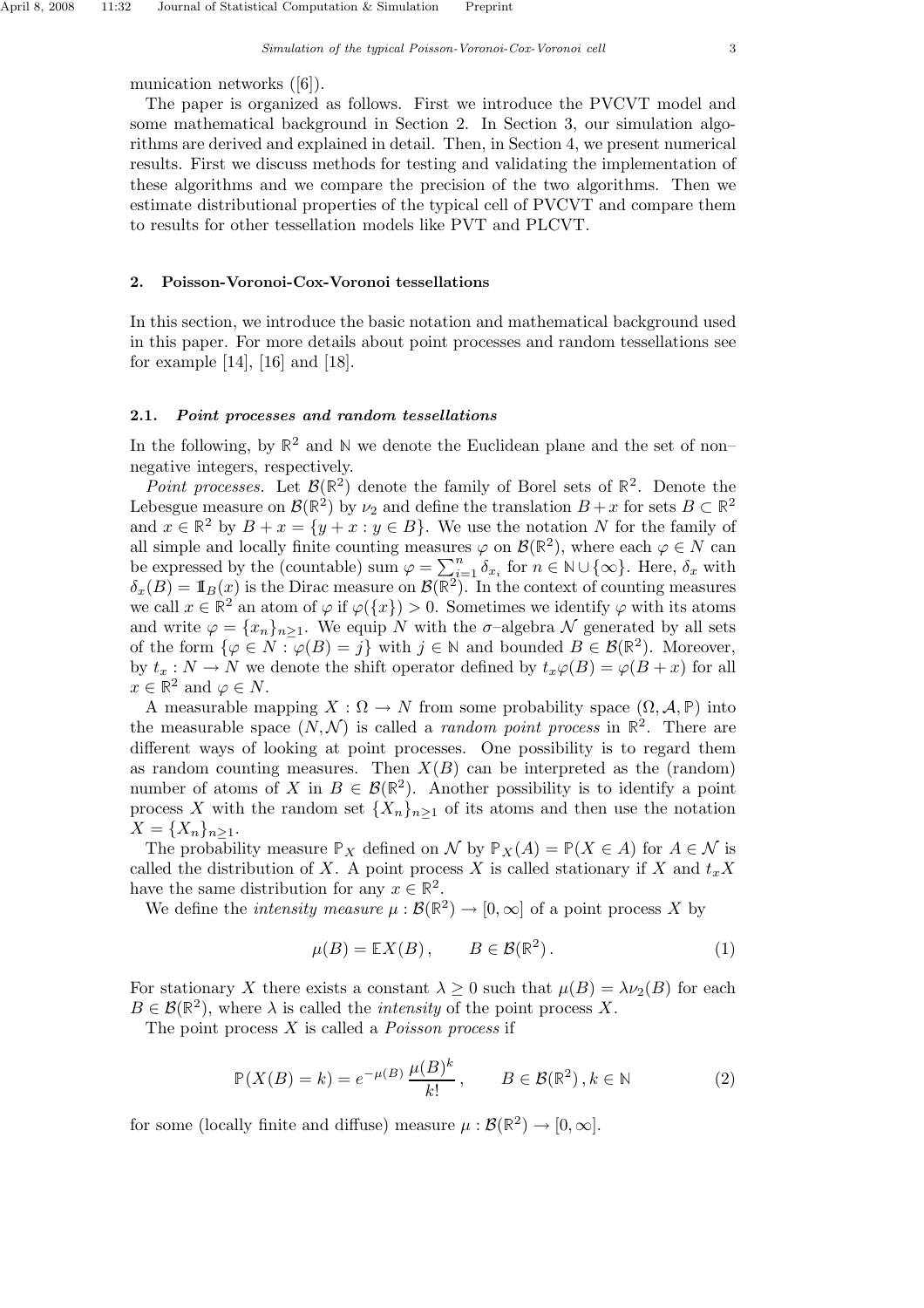Random measures. Locally finite counting measures are a special case of locally finite measures on  $\mathcal{B}(\mathbb{R}^2)$ . We denote the set of all locally finite measures on  $\mathcal{B}(\mathbb{R}^2)$ . by M. Let M denote the smallest  $\sigma$ -algebra such that the mappings  $\eta \mapsto \eta(B)$ are measurable for all  $\eta \in M$  and bounded  $B \in \mathcal{B}(\mathbb{R}^2)$ . Furthermore, we define the shift operator  $t<sub>x</sub> : M \to M$  in the same way as for counting measures.

We call a measurable mapping  $\Lambda : \Omega \to M$  from some probability space  $(\Omega, \mathcal{A}, \mathbb{P})$ into the measurable space  $(M, M)$  a *random measure* on  $\mathcal{B}(\mathbb{R}^2)$ . In the same way as for point processes we can define the distribution  $\mathbb{P}_{\Lambda}$ , stationarity and the intensity of Λ.

Random tessellations as planar marked point processes. A tessellation in  $\mathbb{R}^2$  is a countable family  $\tau = {\xi_n}_{n \geq 1}$  of compact and convex polygons fulfilling the conditions int  $\xi_n \neq \emptyset$  for all n, int  $\xi_n \cap$  int  $\overline{\xi_m} = \emptyset$  for all  $n \neq m$ ,  $\overline{\bigcup}_{n \geq 1} \xi_n = \mathbb{R}^2$ , and  $\sum_{n\geq 1} \mathbb{I}_{\{\xi_n\cap B\neq\emptyset\}} < \infty$  for any bounded set  $B \subset \mathbb{R}^2$ . The polygons  $\xi_n$  are called the cells of the tessellation  $\tau$ . If  $o \in \xi_n$ , then  $\xi_n$  is called the zero cell, where  $o \in \mathbb{R}^2$ denotes the origin. Furthermore, we use the notation  $\tau^{(1)}$  for the edge set of  $\tau$ , and  $\mathbb T$  for the family of all tessellations in  $\mathbb R^2$ . For any compact and convex polygon  $\xi \neq \emptyset$  we can define a unique point  $\alpha(\xi) \in \xi$  fulfilling  $\alpha(\xi + x) = \alpha(\xi) + x$  for all  $x \in \mathbb{R}^2$ , where we call  $\alpha(\xi)$  an *associated point* or *nucleus* of  $\xi$ . It can be chosen e.g. as the centre of gravity of  $\xi$ . Let  $\mathcal{P}^o$  denote the space of all (nonempty) compact and convex polygons in  $\mathbb{R}^2$  with associated point at  $o$  and let  $\mathcal{B}(\mathcal{P}^o)$  denote the Borel– $\sigma$ –algebra on  $\mathcal{P}^o$  with respect to the Hausdorff metric.

Let  $N_{\mathcal{P}^o}$  denote the set of all counting measures  $\psi : \mathcal{B}(\mathbb{R}^2) \otimes \mathcal{B}(\mathcal{P}^o) \to \mathbb{N} \cup$  $\{\infty\}$  that are simple and locally finite in the first component. Then a  $\sigma$ -algebra  $\mathcal{N}_{\mathcal{P}^o}$  on  $N_{\mathcal{P}^o}$  can be constructed in the same way as N on N. A measurable mapping  $T : \Omega \to N_{\mathcal{P}^o}$  from some probability space  $(\Omega, \mathcal{A}, \mathbb{P})$  into the measurable space  $(N_{\mathcal{P}^o}, \mathcal{N}_{\mathcal{P}^o})$  is called a *random marked point process* in  $\mathbb{R}^2$  with mark space  $(\mathcal{P}^o, \mathcal{B}(\mathcal{P}^o))$ . Note that we can identify T with a random set  $\{[X_n, \Xi_n^o]\}_{n\geq 1}$ , where  $\Xi_n^o \in \mathcal{P}^o$  and  $X_n \in \mathbb{R}^2$ . A marked point process  $T = \{[X_n, \Xi_n^o]\}_{n \geq 1}$  is called stationary if T and  $t_xT$  have the same distribution for any  $x \in \mathbb{R}^2$ , where  $t_x\tau =$  $\{[x_n - x, \xi_n^o]\}_{n \geq 1}$  for any  $\tau = \{[x_n, \xi_n^o]\}_{n \geq 1} \in N_{\mathcal{P}^o}$ . If  $\{\Xi_n\}_{n \geq 1} \in \mathbb{T}$  almost surely, where  $\Xi_n = \Xi_n^o + X_n$ , then we call T a random tessellation. Thus, a random tessellation consists of the point process  $X = \{X_n\}_{n\geq 1}$  of nuclei which are marked with the cells  $\{\Xi_n^o\}_{n\geq 1}$  centred at the origin. If T is stationary, then we define the intensity  $\lambda_T$  of the random tessellation T as the intensity of X.

Note that a random tessellation  $T$  can also be identified with the random closed set of its edges which is denoted by  $T^{(1)}$ . For details about random closed sets see e.g. [12].

Voronoi tessellations. For a point process  $X = \{X_n\}_{n>1}$  in  $\mathbb{R}^2$  we can define the random polygons  $\Xi_n = \{x \in \mathbb{R}^2 : |x - X_n| \leq |x - X_m| \forall m \neq n\}$ . Note that  $\Xi_n$ can be written as the intersection of (countably many) half-planes  $H(X_n, X_m) =$  ${x \in \mathbb{R}^2 : |x - X_n| \le |x - X_m|}, \text{ i.e. } \Xi_n = \bigcap_{m \ne n} H(X_n, X_m). \text{ If } {\{\Xi_n\}}_{n \ge 1} \in \mathbb{T}$ almost surely, then we call  $T_X = {\{\Xi_n\}}_{n\geq 1}$  the *Voronoi tessellation* induced by X. If the underlying point process  $X$  is a Poisson process, then we call the Voronoi tessellation  $T_X$  a *Poisson-Voronoi tessellation* (PVT).

## 2.2. Poisson-Voronoi-Cox-Voronoi tessellations

We now introduce the notion of a Poisson-Voronoi-Cox point process  $X_c$ . This is a Cox process, or doubly stochastic Poisson process, whose points are located on the edges of a PVT. Let  $X_p$  be a stationary Poisson process in  $\mathbb{R}^2$  with intensity  $\lambda_p$ , where  $T_{X_p}$  denotes the PVT induced by  $X_p$  and  $T_{X_p}^{(1)}$  $X_p^{(1)}$  the random closed set of the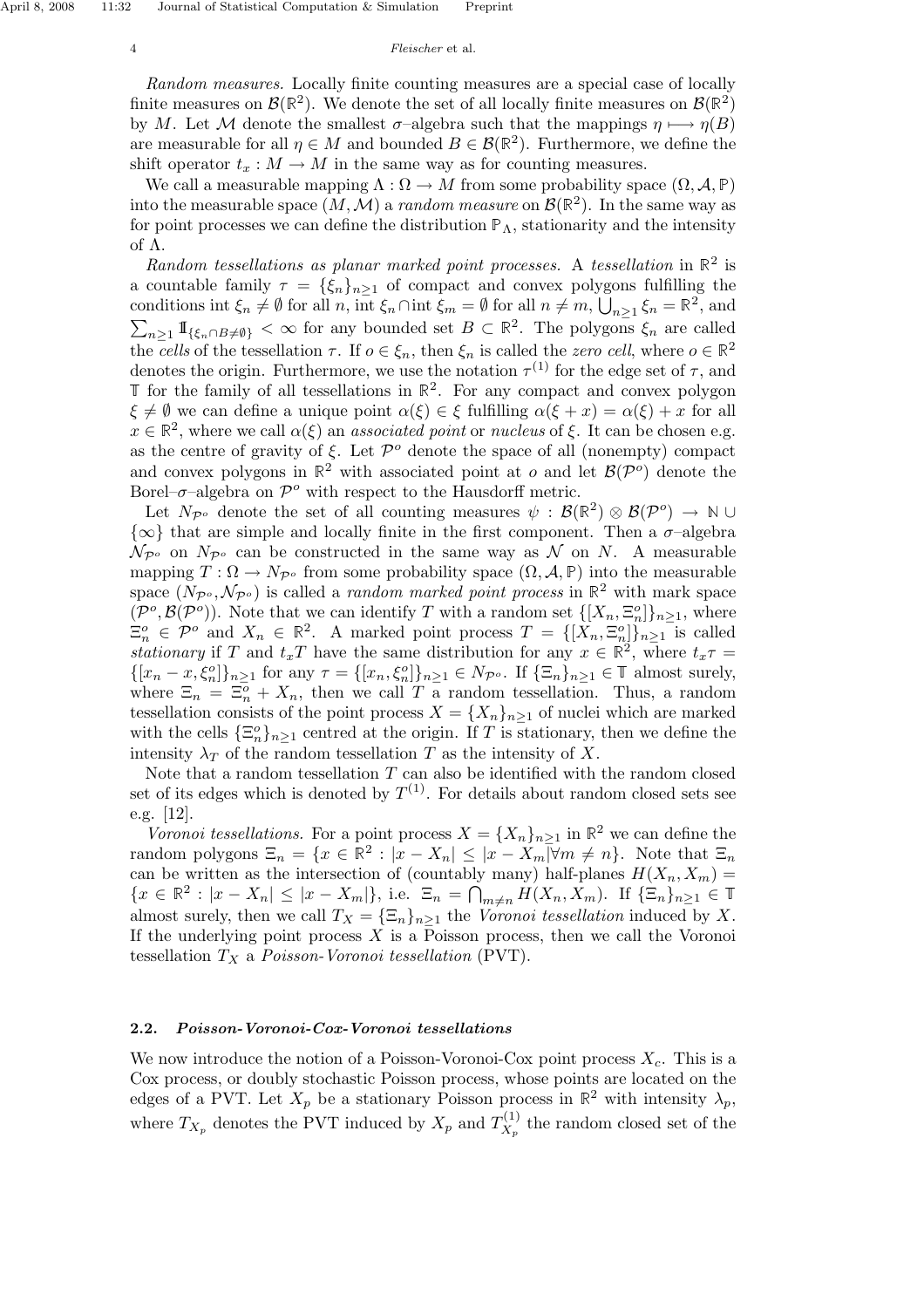

Figure 1. Realization of a Poisson-Voronoi-Cox point process (left) and the generated PVCVT (right)

edges of  $T_{X_p}$ . Then, for a given realization of  $T_{X_p}$ , the points of the Cox process  $X_c$ are placed on  $T_{X_n}^{(1)}$  $X_p^{(1)}$  as linear Poisson processes with linear intensity  $\lambda_{\ell} > 0$ . Thus, formally,  $X_c$  is a Cox process with random driving measure  $\Lambda_{X_c} : \mathcal{B}(\mathbb{R}^2) \to [0, \infty]$ given by

$$
\Lambda_{X_c}(B) = \lambda_{\ell} \nu_1(B \cap T_{X_p}^{(1)}), \qquad B \in \mathcal{B}(\mathbb{R}^2), \tag{3}
$$

where  $\nu_1$  denotes the 1-dimensional Hausdorff measure on  $T^{(1)}_{X_n}$  $X_p^{(1)}$ . Thus,  $X_c$  is called a *Poisson-Voronoi-Cox process.* In the following, by  $T_{X_c}$  we will denote the Voronoi tessellation induced by the Cox process  $X_c$  and call it a *Poisson-Voronoi-Cox-*Voronoi tessellation (PVCVT). Realizations of  $X_c$  and  $T_{X_c}$  are displayed in Figures 1(a) and 1(b), respectively. Notice that  $X_c$  is a stationary point process with intensity

$$
\lambda_c = 2\lambda_\ell \sqrt{\lambda_p} \,,\tag{4}
$$

since  $2\sqrt{\lambda_p} = \mathbb{E}\nu_1([0,1]^2 \cap T_{X_p}^{(1)}$  $(X_{\mathcal{X}_p}^{(1)})$ . Actually,  $X_c$  can be fully characterized by the parameters  $\lambda_{\ell}$  and  $\lambda_p$ . We also remark that  $X_c$  is isotropic and ergodic due to the isotropy and ergodicity of  $T_{X_p}$ .

# 3. The typical cell of PVCVT

In this section we derive two algorithms that can be used for the estimation of distributional properties of the typical cell of PVCVT. The first algorithm is designed to directly simulate the typical cell, whereas the second algorithm simulates a random polygon from which distributional properties of the typical cell can be obtained by subsequent weighting. The latter algorithm has the advantage that it can be applied to any Cox process concentrated on the edges of a stationary tessellation, whereas the direct algorithm is specifically designed for PVCVT. But first we define Palm probabilities and the notion of the typical cell.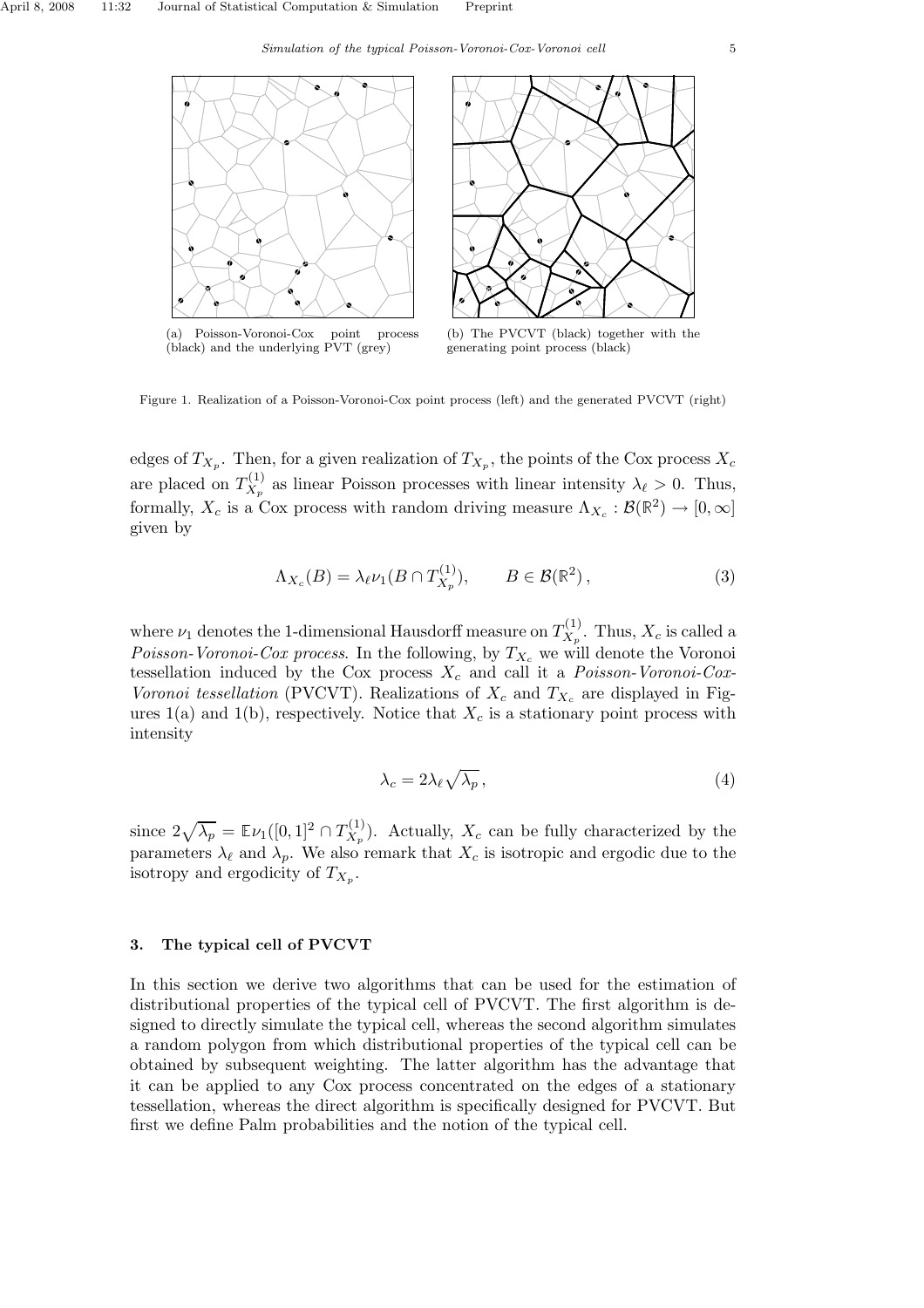# 3.1. Palm probabilities and the typical cell

The *Palm distribution*  $\mathbb{P}_{X}^{*}$  of a stationary point process  $X = \{X_n\}_{n \geq 1}$  with intensity  $\lambda$  is a probability distribution on N, which is defined by

$$
\mathbb{P}_X^*(A) = \lambda^{-1} \mathbb{E} \# \{ n \ge 1 : X_n \in [0,1)^2, t_{X_n} X \in A \}, \quad A \in \mathcal{N}.
$$
 (5)

It can be interpreted as the conditional distribution of  $X$  under the condition that one point is located at the origin. In a similar way, considering a stationary tessellation T as a stationary marked point process  $\{[X_n, \Xi_n^o]\}_{n\geq 1}$  with intensity  $\lambda_T$ , we define the Palm distribution  $\mathbb{P}_T^*$  on  $\mathcal{N}_{\mathcal{P}^o} \otimes \mathcal{B}(\mathcal{P}^o)$  by

$$
\mathbb{P}_T^*(A \times G) = \lambda_T^{-1} \mathbb{E} \# \{ n \ge 1 : X_n \in [0,1)^2, \Xi_n^o \in G, t_{X_n} T \in A \}
$$
 (6)

for any  $A \in \mathcal{N}_{\mathcal{P}^o}$  and  $G \in \mathcal{B}(\mathcal{P}^o)$ , and the *Palm mark distribution*  $\mathbb{P}_T^{(o)}$  $T(T)$  of T by

$$
\mathbb{P}_T^{(o)}(G) = \lambda_T^{-1} \mathbb{E} \# \{ n \ge 1 : X_n \in [0, 1)^2, \, \Xi_n^o \in G \}, \quad G \in \mathcal{B}(\mathcal{P}^o).
$$
 (7)

The Palm probability  $\mathbb{P}_T^*(A \times G)$  can be interpreted as the conditional probability that  $T$  belongs to  $A$  under the condition that  $T$  has a nucleus at the origin, where the cell of this nucleus belongs to G. A random polygon  $\Xi^* : \Omega \to \mathcal{P}^o$  that is distributed according to  $\mathbb{P}_T^{(o)}$  $T^{(o)}$  is called the *typical cell* of T. It can be regarded as the cell at the origin under the condition that the origin is a nucleus of T. Note that the intensity  $\lambda_T$  of T is related to the expected area of  $\Xi^*$  by  $\lambda_T^{-1} = \mathbb{E} \nu_2(\Xi^*)$ . For Voronoi tessellations  $T_X$  the typical cell can be regarded as the cell at the origin if X is distributed according to  $\mathbb{P}_{X}^{*}$ . Furthermore, we can define the Palm distribution  $\mathbb{P}_{\Lambda}^*$  of a stationary random measure  $\Lambda$  with intensity  $\lambda > 0$  by

$$
\mathbb{P}_{\Lambda}^*(A) = \lambda^{-1} \mathbb{E}\left(\int_{[0,1]^2} \mathbb{I}_A(t_x \Lambda) \Lambda(dx)\right), \quad A \in \mathcal{M}.
$$
 (8)

## 3.2. The direct simulation algorithm

The direct algorithm uses a result recently derived in [1]. First note that the Palm distribution  $\mathbb{P}_{X_c}^*$  of a stationary Cox process  $X_c$  with random driving measure  $\Lambda_{X_c}$ is given by  $\mathbb{P}_{X_c}^* = \delta_{\delta_o} * \mathbb{P}_{\Lambda_{X_c}^*}$ , where  $\mathbb{P}_{\Lambda_{X_c}^*}$  is the distribution of a Cox process with random driving measure  $\hat{\Lambda}_{X_c}^{\varepsilon}$ , the conditional version of the driving measure  $\Lambda_{X_c}$ under its Palm distribution  $\mathbb{P}_{\Lambda_{X_c}}^*$  (see e.g. [18], p. 156).

In the case of Poisson-Voronoi-Cox processes  $X_c$  with linear intensity  $\lambda_{\ell}$ , we first show that  $\Lambda_{X_c}^*$  can be regarded as the product of the linear intensity  $\lambda_{\ell}$  and the 1-dimensional Hausdorff measure  $\nu_1$  concentrated on the edge set  $\widetilde{T}_{X_p}^{(1)}$  of the Palm version  $T_{X_p}$  of the PVT  $T_{X_p}$  seen from the typical point of  $X_c$ , i.e., a point chosen at random on the edges of the PVT  $T_{X_p}$ .

**Lemma 3.1:** Let  $\Lambda_{X_c}$  be the stationary random measure given in (3). Then

$$
\Lambda_{X_c}^*(B) = \lambda_{\ell} \nu_1(B \cap \widetilde{T}_{X_p}^{(1)}), \qquad B \in \mathcal{B}(\mathbb{R}^2),
$$

where  $\widetilde{T}_{X_p}^{(1)}$  is distributed according to  $\mathbb{P}^*_{T_{X_p}^{(1)}}$ , the Palm distribution with respect to the 1-dimensional Hausdorff measure on  $T_{X_n}^{(1)}$  $X_p^{(1)}$  .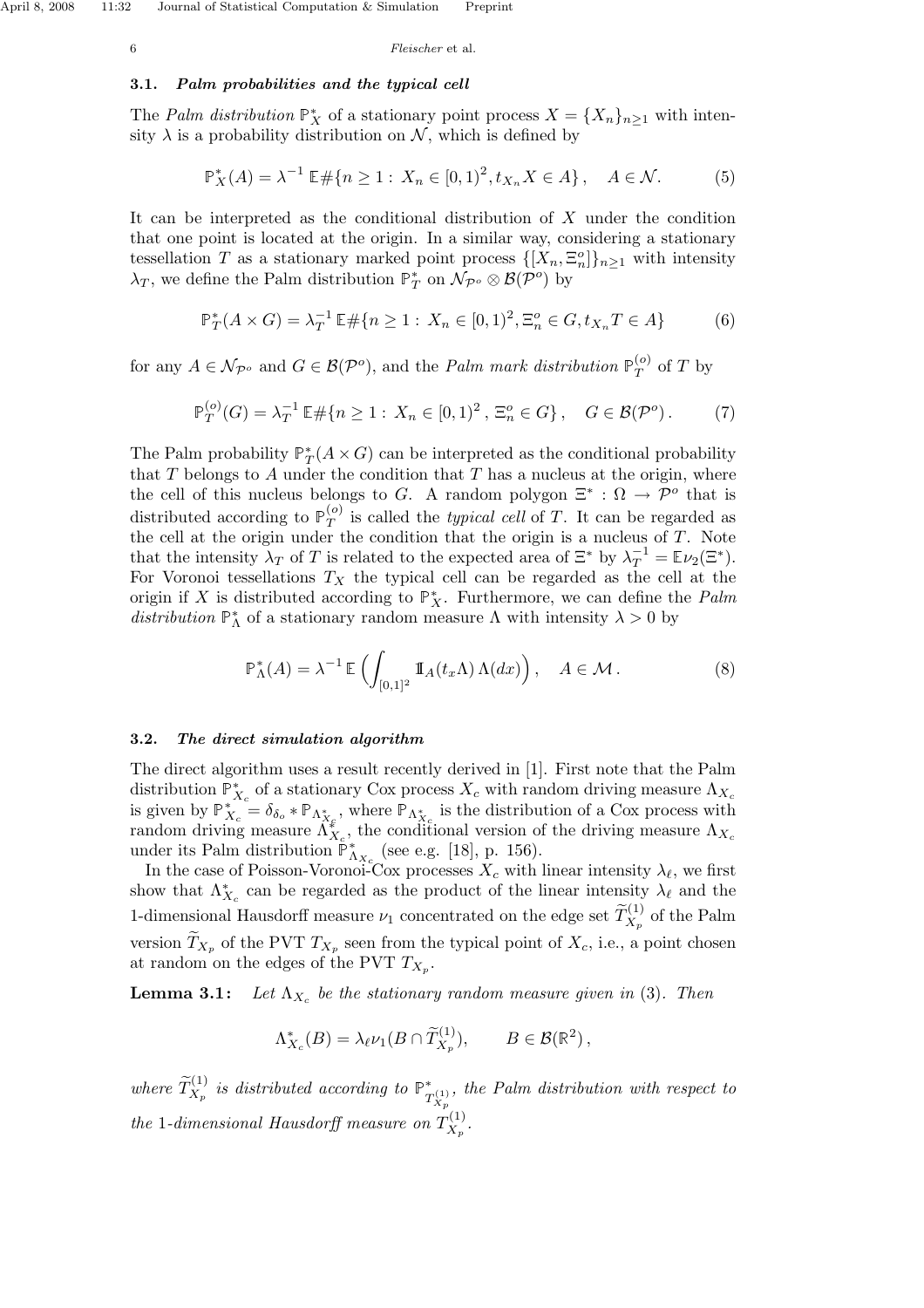

Figure 2. Line segment passing through the origin with the generating points

**Proof:** For a deterministic tessellation  $\tau$  we can identify the measure  $\eta(\cdot)$  =  $\lambda_{\ell} \nu_1(\cdot \cap \tau^{(1)})$  with  $\tau$  and write  $\eta(\tau)$ . Note that  $\eta(t_x \tau) = t_x \eta(\tau)$  for all  $x \in \mathbb{R}^2$ , where  $t_x$  is the shift operator introduced in Section 2. Then, by the definition of the Palm distribution  $\mathbb{P}_{\Lambda_{X_c}}^*$  given in (8) and using (4), we get that for  $A \in \mathcal{M}$ 

$$
\mathbb{P}_{\Lambda_{X_c}}^*(A) = \frac{1}{\lambda_c} \int_M \int_{[0,1]^2} \mathbb{I}_A(t_x \eta) \, \eta(dx) \, \mathbb{P}_{\Lambda_{X_c}}(d\eta)
$$
  
= 
$$
\frac{1}{2\sqrt{\lambda_p}} \int_{\mathbb{T}} \int_{[0,1]^2 \cap \tau^{(1)}} \mathbb{I}_A(t_x \eta(\tau)) \, \nu_1(dx) \, \mathbb{P}_{T_{X_p}}(d\tau)
$$
  
= 
$$
\mathbb{P}_{T_{X_p}}^*(1) \{ \tau \in \mathbb{T} : \eta(\tau) \in A \} ),
$$

where the last equality is obtained from the definition of the Palm distribution  $\mathbb{P}^*_{T_{X_p}^{(1)}}$  given in (8). Thus  $\eta(\widetilde{T}_{X_p})(\cdot) = \lambda_{\ell} \nu_1(\cdot \cap \widetilde{T}_{X_p}^{(1)})$  has the same distribution as  $\Lambda_{X_c}^*$ .

In particular, under  $\mathbb{P}_{\Lambda_{X_c}}^*$  a line segment of the underlying Voronoi tessellation passes through the origin. Then, it is obvious that those two points  $X_1$  and  $X_2$ with the smallest distance from the origin of the point process  $X_n = \{X_n\}_{n\geq 1}$ which generates this Voronoi tessellation, have to be on a circle around the origin. The positions of these two points can be described by the random variables  $R, R_1$ and Φ. Here, Φ is the angle of the line segment,  $R = |X_1|$  is the distance of the points  $X_1$  and  $X_2$  to the origin and  $R_1 = |X_1 - X_2|/2$  is half the distance between the points, see Figure 2.

We now state a result which is a special case of Theorem 1.1 in [1]. It will be essentially used in our direct simulation algorithm.

Lemma  $3.2$ :  $\Lambda_{X_c}$  the following holds.

- (i) The random variables  $({X_n : |X_n| > R}, R), R_1^2/R^2$  and  $\Phi$  are independent.
- (ii)  $R^2$  is gamma distributed with shape parameter 1.5 and scale parameter  $1/(\lambda_n\pi)$ .
- (iii) The conditional distribution of  $\{X_n : |X_n| > R\}$  given  $R = r$  is the distribution of a stationary Poisson process in  $\mathbb{R}^2 \setminus B(o,r)$  with intensity  $\lambda_p$ .
- (iv)  $R_1^2/R^2$  is beta distributed with parameters 1 and 1/2.
- (v)  $\Phi$  is uniformly distributed on  $[0, 2\pi)$ .

Lemma 3.1 and Lemma 3.2 yield the following simulation algorithm for the typical cell  $\Xi_c^*$  of  $T_{X_c}$ . We first give an overview of the algorithm, technical details are explained later.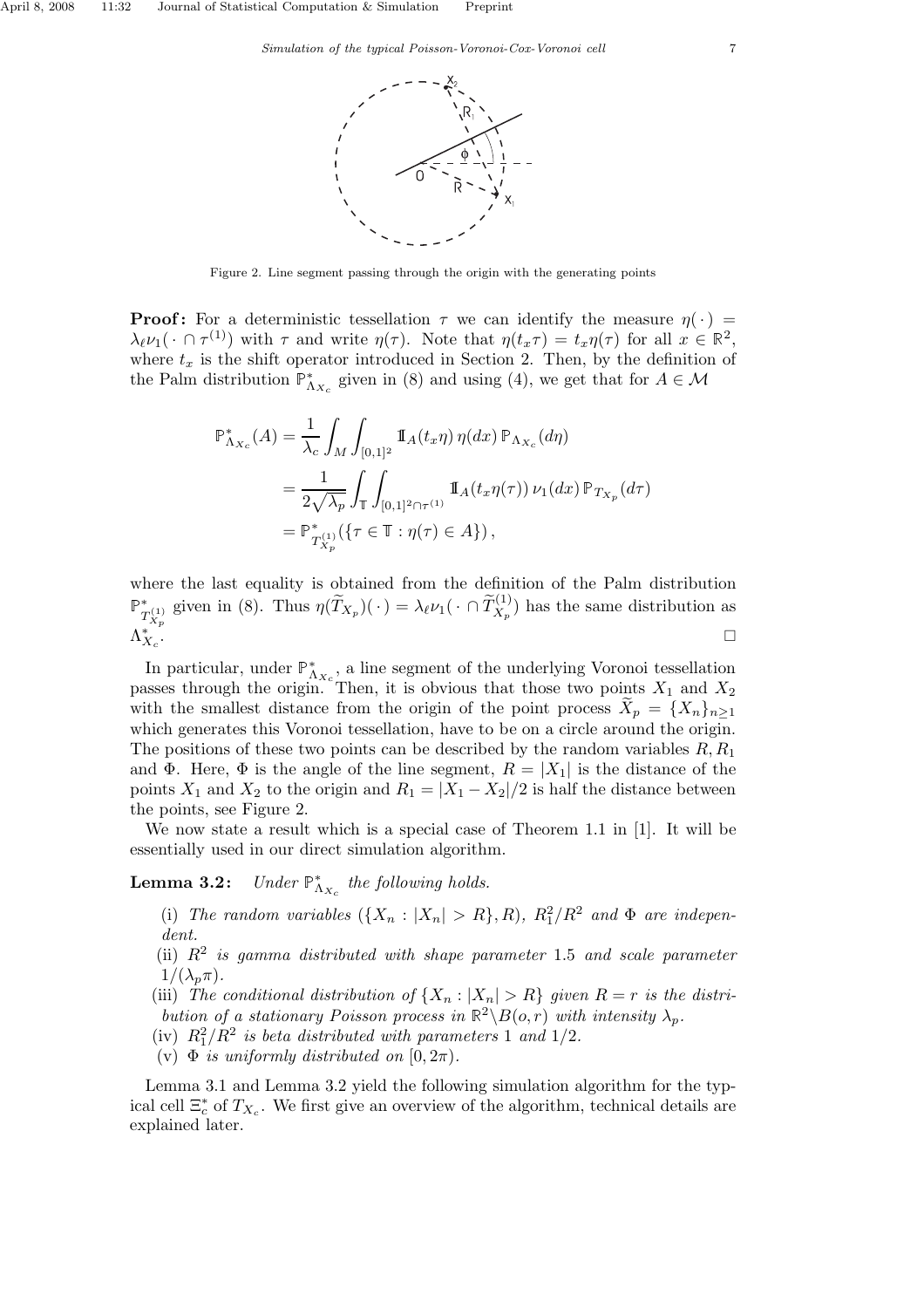- 1. Simulate two random variables  $R^2 \sim \Gamma(1.5, 1/(\lambda_p \pi))$  and  $\tilde{R}^2 \sim B(1, 1/2)$ .
- 2. Construct  $X_1 = (\sqrt{R^2 \tilde{R}^2 R^2}, \tilde{R}R)$  and  $X_2 = (\sqrt{R^2 \tilde{R}^2 R^2}, -\tilde{R}R)$ .
- 3. Simulate a Poisson process  $X_{p,R} = \{X_n\}_{n>3}$  radially outside  $B(o, R)$  and add  $X_1$  and  $X_2$  to obtain  $\widetilde{X}_p = \{X_n\}_{n \geq 1}$ .
- 4. Construct cells of the Voronoi tessellation  $T_{X_p}$  induced by  $X_p$ .
- 5. Simulate points  $\{X_{n,c}\}_{n\geq 2}$  on  $\widetilde{T}_{X_p}^{(1)}$  according to linear Poisson processes.
- 6. Add the origin  $X_{1,c} = o$  to  $\{X_{n,c}\}_{n \geq 2}$  and construct the Voronoi cell around o with respect to  $X_c^* = \{X_{n,c}\}_{n\geq 1}$ .

In order to get a realization of the typical cell  $\Xi_c^*$  we still have to apply an isotropic rotation, but since all characteristics we are considering in this paper are rotation invariant we can in general omit this final rotation step. A sketch of the different steps of the simulation algorithm is shown in Figure 3.



(a) Start:  $X_1, X_2$  (grey) generating the line segment through o (grey with black boundary). The cell around  $X_1$  is already constructed.



(c) Further points of  $X_c^*$  are simulated (grey) and the initial cell is intersected by the bisectors.

(b) Initial cell: The initial cell around  $o$  is constructed using the previously simulated points  $(grey)$  of  $X_c^*$ .



(d) A realization of the typical cell of the PVCVT is constructed and the algorithm stops.

Figure 3. Direct simulation of the typical PVCV cell

Of course, some technical details have to be taken into account. The simulation of points of  $\widetilde{X}_p$  and construction of cells of  $\widetilde{T}_{X_p}$  on the one hand and points of  $X_c^*$  on the other hand have to be done in an alternating fashion. First  $X_1$  and  $X_2$  have to be simulated and given  $R = |X_1|$  the points of  $X_{p,R}$  have to be simulated radially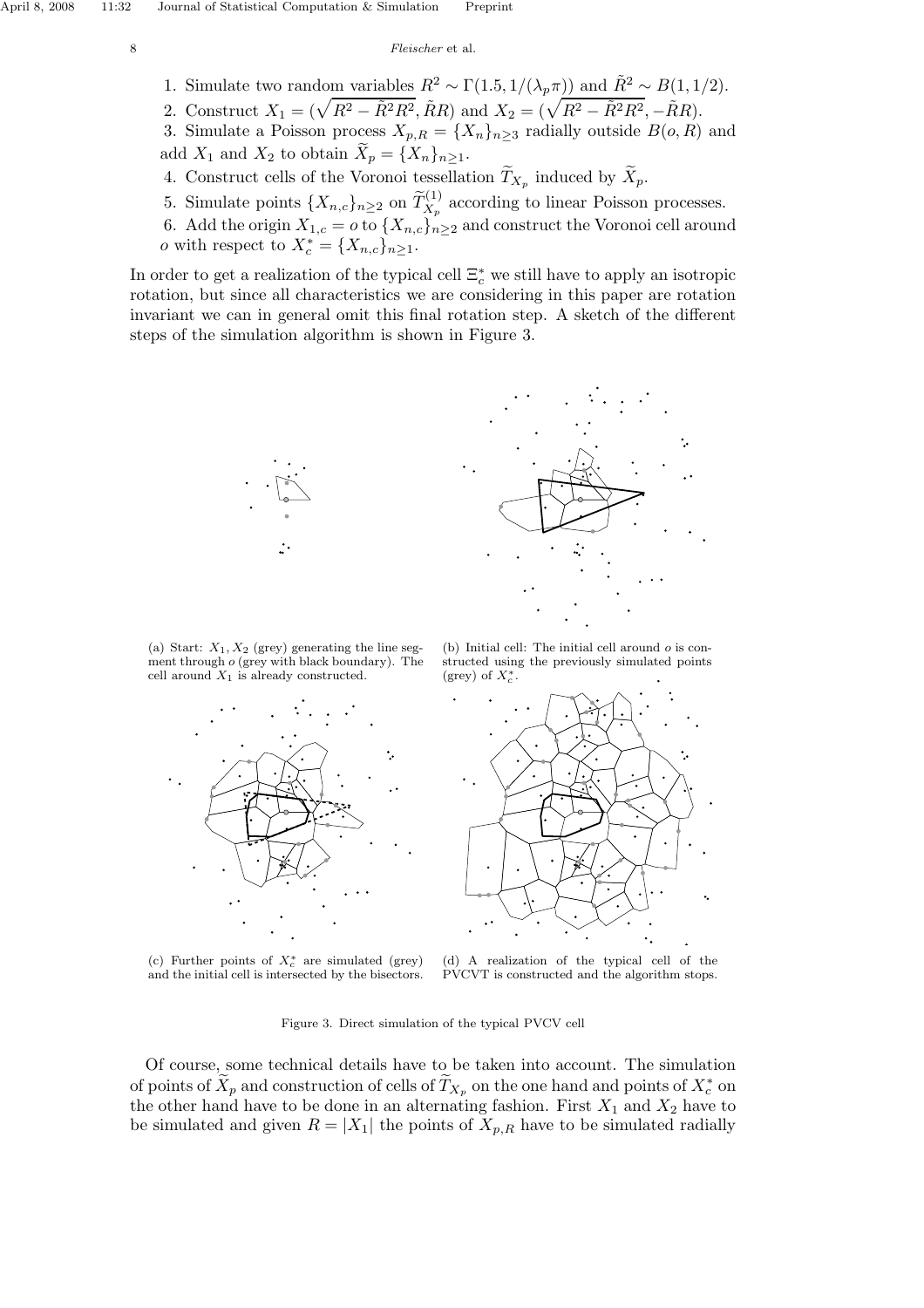



(a) Stopping criterion: If the circle (grey) is contained in the polygon of the outer vertices (dashed segments) the algorithm stops.

(b) A realization of the typical cell.



([15]) under the condition that  $B(o, R) \cap X_p = \emptyset$  until the Voronoi cell  $\Xi_1$  around  $X_1$ with respect to  $X_p = X_{p,R} \cup \{X_1, X_2\}$  can be constructed. Then, simulate points of  $X_c^*$  as linear Poisson processes on the edges of  $\Xi_1$  and add  $X_{1,c} = o$  to  $X_c^*$ . This is done by first simulating the number of points  $N \sim \text{Poi}(\lambda_{\ell} \nu_1(\partial \Xi_1))$  on  $\partial \Xi_1$  and then, given  $N = n$ , by placing n points independently and uniformly distributed on  $\partial \Xi_1$ . Then new points of  $X_p$  are simulated and cells  $\Xi_n$  are constructed. On the new line segments further points of  $X_c^*$  are placed as linear Poisson processes. If it is possible, an initial cell is constructed around  $o$  from the points of  $X_c^*$  simulated so far. In order to check for the possibility of constructing an initial cell a cone criterion can be used, see [4], [15] and [19]. In case that this is not yet possible, further cells of  $T_{X_p}$  are simulated and points from  $X_c^*$  are placed on the new edges. If the initial cell is constructed, then we know that only points of  $X_c^*$  in  $B(o, r_{max})$ with  $r_{max} = 2 \max_{i=1,\dots,n} |v_i|$  can influence the initial cell. Here,  $v_i, i = 1,\dots,n$ are the vertices of the initial cell. Since we know that the points of  $X_c^*$  are located on  $\widetilde{T}^{(1)}_{X_p}$ , we can stop if all edges of  $\widetilde{T}_{X_p}$  which can intersect  $B(o, r_{max})$  are already constructed. So we use the following stopping criterion. The vertices of  $T_{X_n}$  which are on the boundary of only one constructed cell are connected in clockwise order. If the resulting (not necessarily convex) polygon contains  $B(o, r_{max})$ , then all edges are constructed and we can stop. This follows from the convexity of the cells and the property of PVT that with probability one three edges meet at one vertex. Of course, if the initial cell is intersected by the bisector between  $o$  and the new point  $X_n$  the maximal radius  $r_{max}$  can be updated in order to reduce runtime. The stopping criterion is illustrated in Figure 4, together with a simulated zero cell of  $X_c^*$ .

Except of a missing isotropic rotation around the origin, the resulting cell is then a realization of the typical cell of PVCVT.

#### 3.3. Neveu's exchange formula and an indirect simulation algorithm

In this section we derive an alternative, indirect simulation algorithm. With this algorithm it is possible to simulate cells from which all distributional properties of the typical cell of Cox-Voronoi tessellations  $T_{X_c}$  can be obtained for Cox processes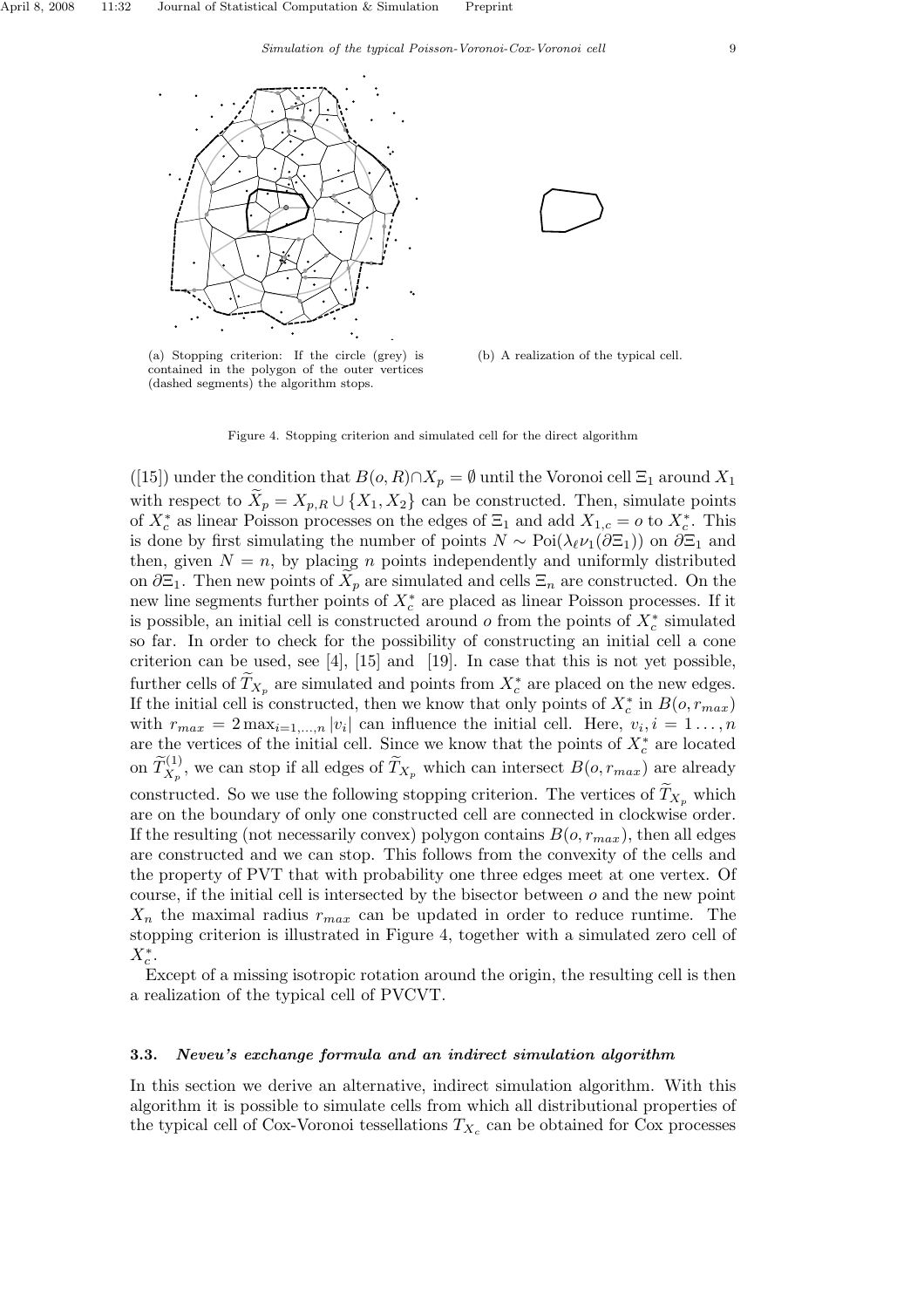$X_c$  concentrated on the edges of a more general class of stationary random tessellations  $T$ . It is merely required that the tessellation  $T^*$  distributed according to the Palm distribution  $\mathbb{P}_T^*$  of T can be simulated. If we consider T to be a PVT this simulation is easily achieved since in this case we only have to construct the Voronoi tessellation generated by a stationary Poisson process with an additional point at the origin. But there are also other stationary point processes where a similar technique could be used. Examples are Voronoi tessellations based on Cox processes concentrated on PLT ([5]), PVCVT (preceding section), PLCVT ([5]), Poisson-Laguerre tessellations ([8]) or on Voronoi tessellations based on Cox processes ([4]) whose random driving measures depend on Boolean models ([11]). In [9] a related technique is used in order to obtain distributional properties of the typical cell of iterated tessellations. There the typical cell is also not simulated directly, but cells are simulated from which the distribution of characteristics of the typical cell can be obtained.

In the following we focus on Cox processes  $X_c$  concentrated on the set of edges  $T^{(1)}$  of a stationary random tessellation T with linear intensity  $\lambda_{\ell}$ , i.e. Cox processes with driving measure  $\Lambda_{X_c}(B) = \lambda_{\ell} \nu_1(B \cap T^{(1)})$ , and the corresponding Voronoi tessellation  $T_{X_c}$ . The simulation algorithm is based on a representation formula for the typical cell of  $T_{X_c}$  which is stated in Theorem 3.5 below. In order to prove this theorem we need the following auxiliary results.

First note that the Cox-Voronoi tessellation  $T_{X_c}$  together with the underlying tessellation T can be regarded as a random variable  $Y = (T_{X_c}, T)$  in  $N_{\mathcal{P}^o}^2$ . We then use the notation  $T_{X_c} = \{ [X_n^{(1)}, \Xi_n^{(1)}] \}_{n \geq 1}$  and  $T = \{ [X_n^{(2)}, \Xi_n^{(2)}] \}_{n \geq 1}$  and denote the distribution of Y by  $\mathbb{P}_Y$ . Let  $\lambda^{(1)} = \lambda_c$  and  $\lambda^{(2)} = \lambda_T$  denote the intensities of  $T_{X_c}$  and T, respectively, seen as marked point processes. We define the Palm distributions  $\mathbb{P}_Y^{(i)}$  $\mathcal{N}_{Y}^{(i)}$ ,  $i = 1, 2$  on  $\mathcal{N}_{\mathcal{P}^o} \otimes \mathcal{N}_{\mathcal{P}^o} \otimes \mathcal{B}(\mathcal{P}^o)$  with respect to the *i*-th component of Y by

$$
\mathbb{P}_{Y}^{(i)}(A \times G) = \frac{1}{\lambda^{(i)}} \mathbb{E} \# \{ n : X_{n}^{(i)} \in [0,1)^{2}, \Xi_{n}^{(i)} \in G, t_{X_{n}^{(i)}} Y \in A \}
$$
(9)

for any  $A \in \mathcal{N}_{\mathcal{P}^o} \otimes \mathcal{N}_{\mathcal{P}^o}$  and  $G \in \mathcal{B}(\mathcal{P}^o)$ . Note that for  $A \in \mathcal{N}_{\mathcal{P}^o}, G \in \mathcal{B}(\mathcal{P}^o)$  we get

$$
\mathbb{P}_Y^{(1)}(A \times N_{\mathcal{P}^o} \times G) = \mathbb{P}_{T_{X_c}}^*(A \times G) \text{ and } \mathbb{P}_Y^{(2)}(N_{\mathcal{P}^o} \times A \times G) = \mathbb{P}_T^*(A \times G),
$$

where  $\mathbb{P}_{T}^*$  and  $\mathbb{P}_T^*$  is the ordinary Palm distribution of the random tessellation  $T_{X_c}$  and T, respectively.

Now we are interested in the distribution of  $Y$  (more precisely of  $T_{X_c}$ ) under  $\mathbb{P}_Y^{(2)}$  $Y^{(2)}$ . Let  $Y^* = (T_{\widetilde{X}_c}, T^*)$  denote a vector of random tessellations distributed according to  $\mathbb{P}_Y^{(2)}$  $(Y(Y \times \mathcal{P}^o))$ , where  $\tilde{X}_c$  denotes the point process consisting of the nuclei of Voronoi tessellation  $T_{\widetilde{X}_c}$ , and  $T^*$  is distributed according to  $\mathbb{P}_T^*(\cdot \times \mathcal{P}^o)$ .

**Lemma 3.3:** The point process  $\bar{X}_c$  is a (non-stationary) Cox process in  $\mathbb{R}^2$  with driving measure  $\Lambda_{\widetilde{X}_c}(B) = \lambda_{\ell} \nu_1(B \cap T^{*(1)})$  for  $B \in \mathcal{B}(\mathbb{R}^2)$ , where  $T^{*(1)}$  denotes the edge set of  $T^*$ .

**Proof:** For any  $n \geq 1$ , for arbitrary bounded and pairwise disjoint sets  $B_1, \ldots, B_n \in \mathcal{B}(\mathbb{R}^2)$  and for any  $k_1, \ldots, k_n \in \mathbb{N}$  consider the set

$$
A = \{ \psi \in N_{\mathcal{P}^o} : \psi(B_1 \times \mathcal{P}^o) = k_1, \dots, \psi(B_n \times \mathcal{P}^o) = k_n \}.
$$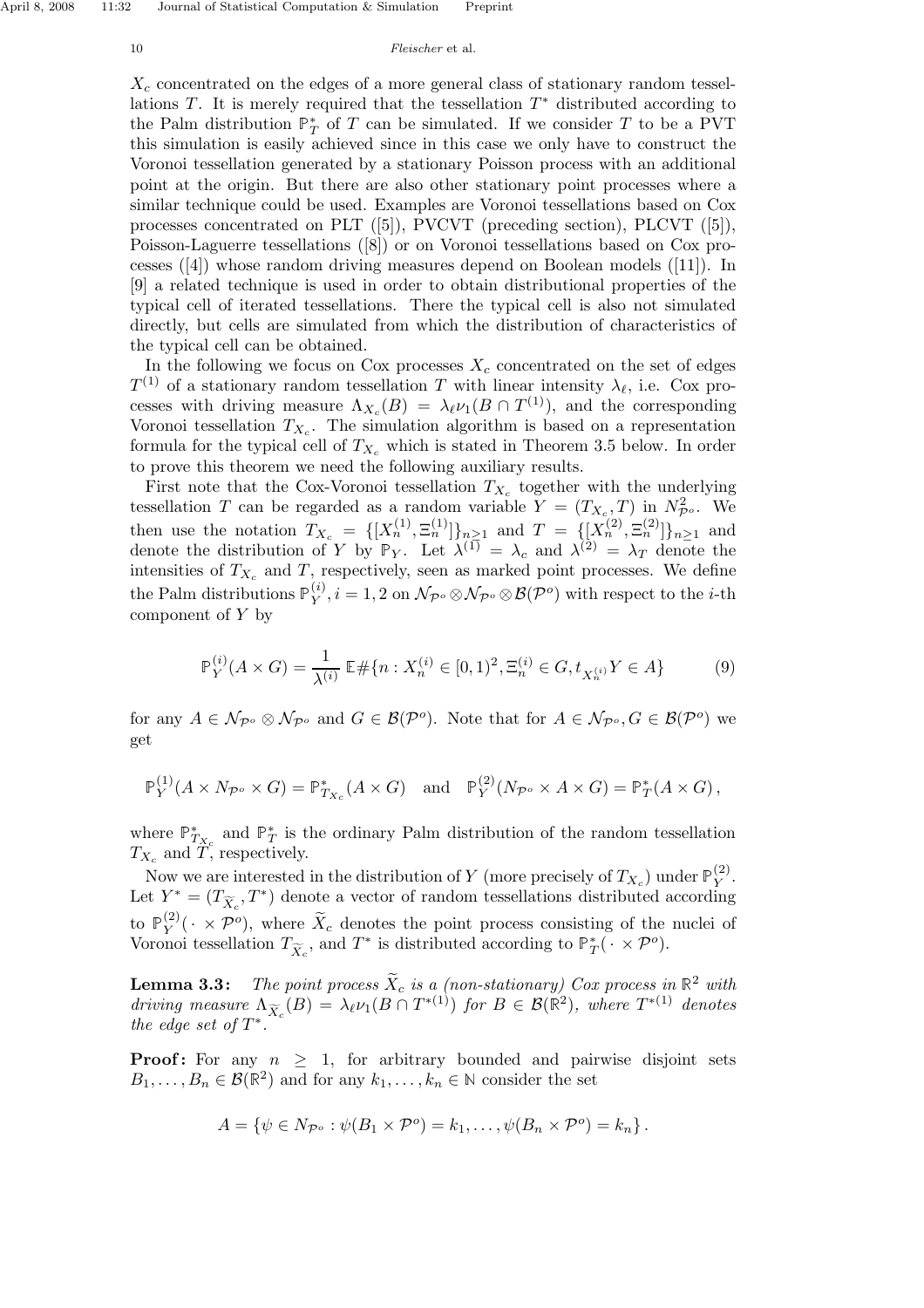It is sufficient to show that

$$
\mathbb{P}_{Y}^{(2)}(A \times N_{\mathcal{P}^o} \times \mathcal{P}^o) = \mathbb{E}\Big(\prod_{i=1}^n \frac{(\lambda_\ell \nu_1(B_i \cap T^{*(1)}))^{k_i}}{k_i!} e^{-\lambda_\ell \nu_1(B_i \cap T^{*(1)})}\Big). \tag{10}
$$

Using the definition of Cox processes we can decompose the expectation in (9), i.e. the integration with respect to  $\mathbb{P}_Y$ , into an outer integral with respect to  $\mathbb{P}_T$  (in order to realize the random driving measure) and, given  $T = \tau$ , an inner integration with respect to the distribution  $\mathbb{P}_{X_c|T=\tau}$  of a Poisson process with intensity measure  $\lambda_{\ell} \nu_1(\cdot \cap \tau^{(1)})$ . Note that we can identify  $X_c$  with the Voronoi tessellation  $T_{X_c}$ . Then, with the notation  $A' = \{ \varphi \in N : \varphi(B_1) = k_1, \ldots, \varphi(B_n) = k_n \}$ , we get

$$
\mathbb{P}_{Y}^{(2)}(A \times N_{\mathcal{P}^o} \times \mathcal{P}^o)
$$
\n
$$
= \frac{1}{\lambda^{(2)}} \int_{N_{\mathcal{P}^o}} \int_{N} \int_{[0,1)^2 \times \mathcal{P}^o} \mathbb{I}_{A'}(t_x \varphi) \tau(d(x,\xi)) \mathbb{P}_{X_c|T=\tau}(d\varphi) \mathbb{P}_T(d\tau)
$$
\n
$$
= \frac{1}{\lambda^{(2)}} \int_{N_{\mathcal{P}^o}} \int_{[0,1)^2 \times \mathcal{P}^o} \int_{N} \mathbb{I}_{A'}(t_x \varphi) \mathbb{P}_{X_c|T=\tau}(d\varphi) \tau(d(x,\xi)) \mathbb{P}_T(d\tau)
$$
\n
$$
= \frac{1}{\lambda^{(2)}} \int_{N_{\mathcal{P}^o}} \int_{[0,1)^2 \times \mathcal{P}^o} \int_{N} \mathbb{I}_{A'}(\varphi) \mathbb{P}_{X_c|T=t_x\tau}(d\varphi) \tau(d(x,\xi)) \mathbb{P}_T(d\tau)
$$
\n
$$
= \frac{1}{\lambda^{(2)}} \int_{N_{\mathcal{P}^o}} \int_{[0,1)^2 \times \mathcal{P}^o} \prod_{i=1}^n \frac{(\lambda_{\ell} \nu_1(B_i \cap (t_x\tau)^{(1)}))^{k_i}}{k_i! e^{\lambda_{\ell} \nu_1(B_i \cap (t_x\tau)^{(1)})}} \tau(d(x,\xi)) \mathbb{P}_T(d\tau).
$$

Now the refined Campbell theorem for stationary marked point processes (see e.g. Satz 3.4.3 of [16]) can be applied to get

$$
\mathbb{P}_{Y}^{(2)}(A \times N_{\mathcal{P}^o} \times \mathcal{P}^o) = \int_{[0,1)^2} \int_{N_{\mathcal{P}^o} \times \mathcal{P}^o} \prod_{i=1}^n \frac{(\lambda_\ell \nu_1(B_i \cap \tau^{(1)}))^{k_i}}{k_i! e^{\lambda_\ell \nu_1(B_i \cap \tau^{(1)})}} \mathbb{P}_T^*(d(\tau,\xi)) dx
$$
  
= 
$$
\mathbb{E} \Big( \prod_{i=1}^n \frac{(\lambda_\ell \nu_1(B_i \cap T^{*(1)}))^{k_i}}{k_i!} e^{-\lambda_\ell \nu_1(B_i \cap T^{*(1)})} \Big).
$$

Thus,  $(10)$  is shown.

Furthermore, in the proof of Theorem 3.5, we utilize Neveu's exchange formula ([13]). This formula allows to represent the expectation of functionals of  $Y =$  $(T_{X_c}, T)$  with respect to  $\mathbb{P}_Y^{(1)}$  $_Y^{(1)}$  by the expectation with respect to  $\mathbb{P}_Y^{(2)}$  $Y^2$ . Using the notation introduced above, Neveu's exchange formula takes the following form (see e.g. [9]).

**Lemma 3.4:** For any measurable function  $f : \mathbb{R}^2 \times \mathcal{P}^o \times \mathcal{P}^o \times N_{\mathcal{P}^o}^2 \to [0, \infty)$ , it holds that

$$
\lambda^{(1)} \int_{N_{\mathcal{P}^{\circ}}^2 \times \mathcal{P}^{\circ}} \int_{\mathbb{R}^2 \times \mathcal{P}^{\circ}} f(x, \xi_1, \xi_2, t_x \psi) \ \psi^{(2)}(d(x, \xi_2)) \mathbb{P}_Y^{(1)}(d(\psi, \xi_1))
$$
  
= 
$$
\lambda^{(2)} \int_{N_{\mathcal{P}^{\circ}}^2 \times \mathcal{P}^{\circ}} \int_{\mathbb{R}^2 \times \mathcal{P}^{\circ}} f(-x, \xi_1, \xi_2, \psi) \ \psi^{(1)}(d(x, \xi_1)) \mathbb{P}_Y^{(2)}(d(\psi, \xi_2)),
$$
 (11)

where  $\psi = (\psi^{(1)}, \psi^{(2)}) \in N_{\mathcal{P}^o}^2$ .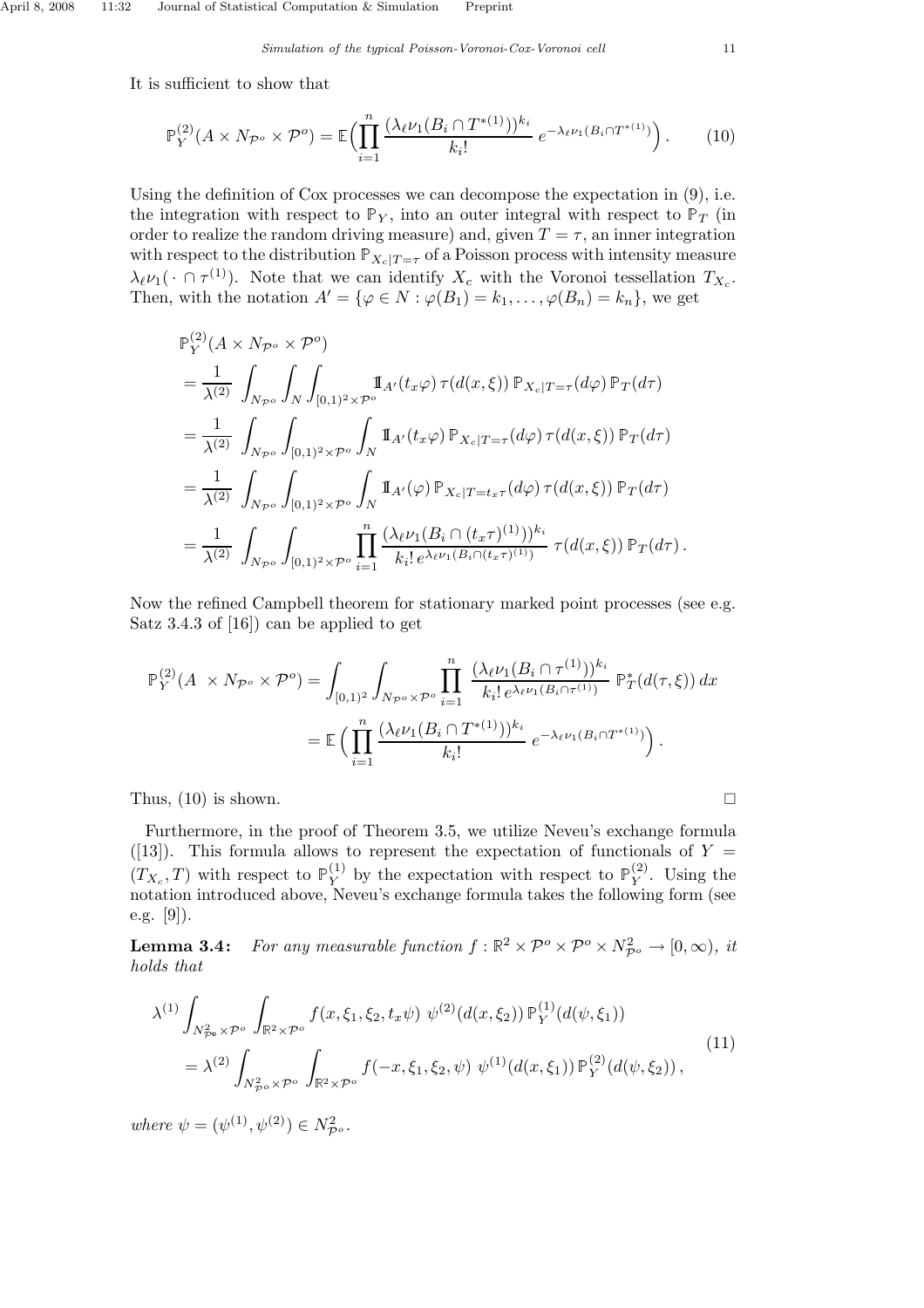Using Lemmas 3.3 and 3.4, we now derive a representation formula which is crucial for the indirect simulation algorithm.

**Theorem 3.5:** Let  $h : \mathcal{P}^{\circ} \to [0, \infty)$  be a Borel–measurable function, which is translation-invariant, i.e.,  $h(\xi) = h(\xi + x)$  for any  $\xi \in \mathcal{P}^o$  and  $x \in \mathbb{R}^2$ . Then,

$$
\mathbb{E} h(\Xi_c^*) = \frac{1}{\mathbb{E} \nu_1(\partial \Xi_T^*)} \mathbb{E} \left( \nu_1(\partial \Xi_T^*) \mathbb{E} \left( h(\Xi_{\widetilde{X}_c \cup \{Z\}}(Z)) \mid T^* \right) \right), \tag{12}
$$

where  $\Xi_c^*$  denotes the typical cell of  $T_{X_c}$  and  $\Xi_T^*$  denotes the zero cell of  $T^*$ . Furthermore,  $\Xi_{\widetilde{X}_c\cup \{Z\}}(Z)$  denotes the Voronoi cell around an additional point  $Z \in \partial \Xi^*_{T}$  with respect to  $\widetilde{X}_c \cup \{Z\}$ . This point Z is conditionally uniformly distributed on  $\partial \Xi_T^*$  and conditionally independent of  $\tilde{X}_c$  given  $T^*$ .

**Proof:** Consider the function  $f : \mathbb{R}^2 \times \mathcal{P}^o \times \mathcal{P}^o \times N_{\mathcal{P}^o}^2 \to [0, \infty)$  given by

$$
f(x,\xi_c,\xi,\psi) = \begin{cases} h(\xi_c) & \text{if } o \in \partial \xi + x, \\ 0 & \text{otherwise,} \end{cases}
$$
 (13)

i.e.,  $f(x,\xi_c,\xi,\psi) = h(\xi_c)$  if the cell  $\xi + x$  centred at x contains the origin on its boundary. Then, applying Lemma 3.4, we get that

$$
\mathbb{E} h(\Xi_c^*) = \int_{N_{\mathcal{P}^o}^2 \times \mathcal{P}^o} h(\xi_c) \mathbb{P}_Y^{(1)}(d(\psi, \xi_c))
$$
  
= 
$$
\frac{1}{2} \int_{N_{\mathcal{P}^o}^2 \times \mathcal{P}^o} \int_{\mathbb{R}^2 \times \mathcal{P}^o} f(x, \xi_c, \xi, t_x \psi) \psi^{(2)}(d(x, \xi)) \mathbb{P}_Y^{(1)}(d(\psi, \xi_c))
$$
  
= 
$$
\frac{\lambda^{(2)}}{2\lambda^{(1)}} \int_{N_{\mathcal{P}^o}^2 \times \mathcal{P}^o} \int_{\mathbb{R}^2 \times \mathcal{P}^o} f(-x, \xi_c, \xi, \psi) \psi^{(1)}(d(x, \xi_c)) \mathbb{P}_Y^{(2)}(d(\psi, \xi)).
$$

Note that the factor  $1/2$  appears due to the fact that for each point of  $X_c$  that is located on one (and only one) edge of  $T$ , there are exactly two cells of  $T$  that have this point of  $X_c$  on their boundary. Furthermore, the outer integration in the latter expression can be decomposed into an outer integral with respect to  $\mathbb{P}^*_T$ and an inner integral with respect to  $\mathbb{P}_{T_{\widetilde{X}_c}|T^*}$ . Thus, using the definition of the function  $f$  given in (13), we get

$$
\mathbb{E} h(\Xi_c^*) = \frac{\lambda^{(2)}}{2\lambda^{(1)}} \mathbb{E} \left( \mathbb{E} \left( \int_{\partial \Xi_T^* \times \mathcal{P}^o} h(\xi_c) \, T_{\widetilde{X}_c}(d(x,\xi_c)) \mid T^* \right) \right). \tag{14}
$$

From Lemma 3.3 we get that the conditional expectation given  $T^*$  is the expectation with respect to a PVT induced by a Poisson process which is concentrated on the edges of  $T^*$  with linear intensity  $\lambda_{\ell}$ . This means in particular that for given T<sup>\*</sup> the number  $S = T_{\widetilde{X}_c}(\partial \Xi_T^* \times \mathcal{P}^o)$  of points on the boundary  $\partial \Xi_T^*$  of the zero cell  $\Xi^*_T$  of  $T^*$  is Poisson distributed with mean  $\eta = \lambda_\ell \nu_1(\partial \Xi^*_T)$ . It is well known that for given  $T^*$  and  $S = n$  the locations of these n points can be described by an *n*-dimensional random vector  $(Z_1, \ldots, Z_n)$  whose components are independent and (identically) uniformly distributed on  $\partial \Xi_T^*$ . Moreover, the random vector  $(Z_1,\ldots,Z_n)$  is conditionally independent of the locations of those points of  $X_c$ which are not located on  $\partial \Xi_T^*$ .

Let  $\Xi_1,\ldots,\Xi_n$  denote the Voronoi cells with the nuclei  $Z_1,\ldots,Z_n$  of the corresponding (conditional) PVT. Note that the cells  $\Xi_1,\ldots,\Xi_n$  are not independent,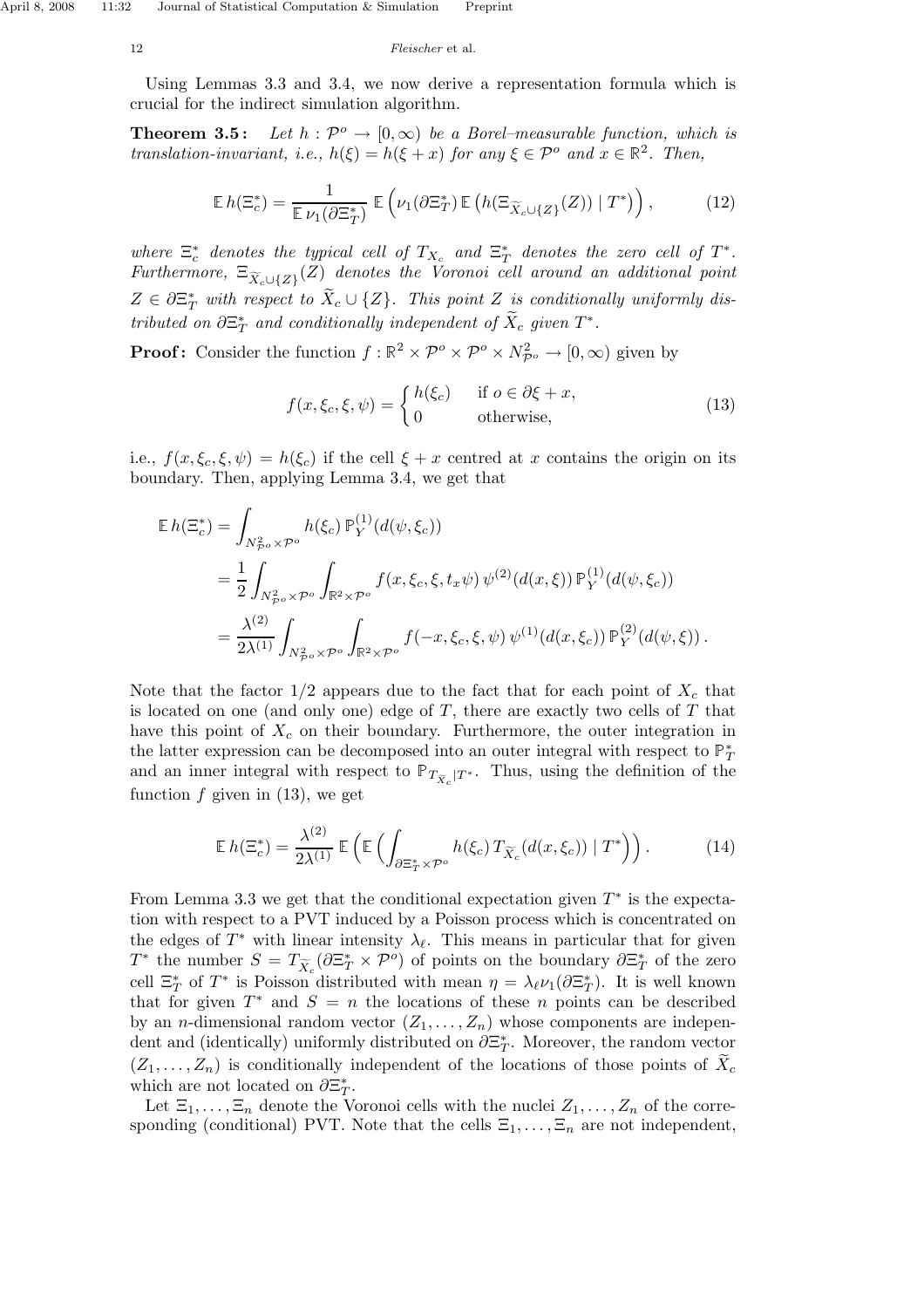but they are identically distributed. This gives

$$
\mathbb{E}\left(\int_{\partial \Xi_T^* \times \mathcal{P}^o} h(\xi_c) T_{\widetilde{X}_c}(d(x,\xi_c)) \mid T^*\right)
$$
\n
$$
= \sum_{n=1}^{\infty} \mathbb{P}(S = n \mid T^*) \mathbb{E}\left(\sum_{i=1}^n h(\Xi_i) \mid S = n, T^*\right)
$$
\n
$$
= \sum_{n=1}^{\infty} \mathbb{P}(S = n \mid T^*) n \mathbb{E}\left(h(\Xi_1) \mid S = n, T^*\right)
$$
\n
$$
= \eta \sum_{n=1}^{\infty} \mathbb{P}(S = n - 1 \mid T^*) \mathbb{E}\left(h(\Xi_1) \mid S = n, T^*\right)
$$
\n
$$
= \eta \sum_{n=0}^{\infty} \mathbb{P}(S = n \mid T^*) \mathbb{E}\left(h(\Xi_1) \mid S = n + 1, T^*\right).
$$

Note that  $\mathbb{E}(h(\Xi_1) | S = n+1, T^*) = \mathbb{E}(h(\Xi_{\widetilde{X}_c\cup\{Z\}}(Z)) | S = n, T^*)$ , where the random variable Z is conditionally uniformly distributed on  $\partial \Xi^*_T$  and conditionally independent of  $\tilde{X}_c$ , given  $S = n$  and  $T^*$ , and  $\Xi_{\widetilde{X}_c \cup \{Z\}}(Z)$  denotes the Voronoi cell around the additional point  $Z \in \partial \Xi_T^*$  with respect to  $\tilde{X}_c \cup \{Z\}$ . Thus, using (14), we get that

$$
\mathbb{E} h(\Xi_c^*) = \frac{\lambda_{\ell} \lambda^{(2)}}{2\lambda^{(1)}} \mathbb{E} \left( \nu_1(\partial \Xi_T^*) \mathbb{E} \left( h(\Xi_{\widetilde{X}_c \cup \{Z\}}(Z)) \mid T^* \right) \right).
$$

Since  $\lambda^{(1)} = \lambda_{\ell} \mathbb{E} \nu_1(T^{(1)} \cap [0,1]^2)$  and  $\mathbb{E} \nu_1(\partial \Xi_T^*) = 2/\lambda^{(2)} \mathbb{E} \nu_1(T^{(1)} \cap [0,1]^2)$ , this completes the proof.  $\Box$ 

Now we summarize the indirect simulation algorithm for the typical cell of PVCVT which is justified by Theorem 3.5. Thus, from now on, we assume that  $T = T_{X_p}$ , where  $X_p$  is a stationary Poisson process with intensity  $\lambda_p$  and  $\Xi_p^*$  is the typical cell of  $T_{X_p}$ . Note that then  $\mathbb{E}\nu_1(\partial \Xi_p^*) = 4/\sqrt{\lambda_p}$ .

1. Simulate a Poisson process  $X_p = \{X_i\}_{i\geq 1}$  radially with intensity  $\lambda_p$ , add the origin to  $X_p$ , which gives  $X_p^* = X_p \cup \{o\}.$ 

2. Construct the Voronoi cell  $\Xi_p^*$  of  $T_{X_p^*}$  around o.

3. Place independently and uniformly distributed the points  $\{Z_i\}_{1\leq i\leq n}$  of  $X_c$ on the boundary of  $\Xi_p^*$ . Here *n* is the realization of a random variable  $S \sim \Xi_p$ . Poi( $\lambda_{\ell} \nu_1(\partial \Xi_p^*)$ ). Place one additional point Z independently of the other points and uniformly on  $\partial \Xi_p^*$ .

4. Construct further edges of  $T_{X_p}^*$  and place points  $X_{i,c}$  of  $\tilde{X}_c$  on the edges according to linear Poisson processes.

- 5. Construct the Voronoi cell  $\Xi_{\widetilde{X}_c\cup \{\underline{Z}\}}$  around  $Z$ .
- 6. Weight  $h(\Xi_{\widetilde{X}_c\cup\{Z\}})$  by  $\nu_1(\partial \Xi_p^*)\sqrt{\lambda_p}/4$ .

Then, with the weighted value  $\sqrt{\lambda_p}/4\nu_1(\partial \Xi_p^*) h(\Xi_{\widetilde{X}_c\cup\{Z\}})$  we can obtain the distribution of  $h(\Xi_c^*)$ . An overview of the different steps is shown in Figure 5. Note that indirect simulation algorithm is similar to the direct simulation algorithm, but now we have to construct a cell around  $Z$ , so we have to adjust the stopping criterion of the direct algorithm by choosing the maximal radius as  $r_{max} = \max_{i=1,\dots,n}(|v_i| + |v_i - Z|)$ . Again  $v_i, i = 1,\dots,n$  denote the ver-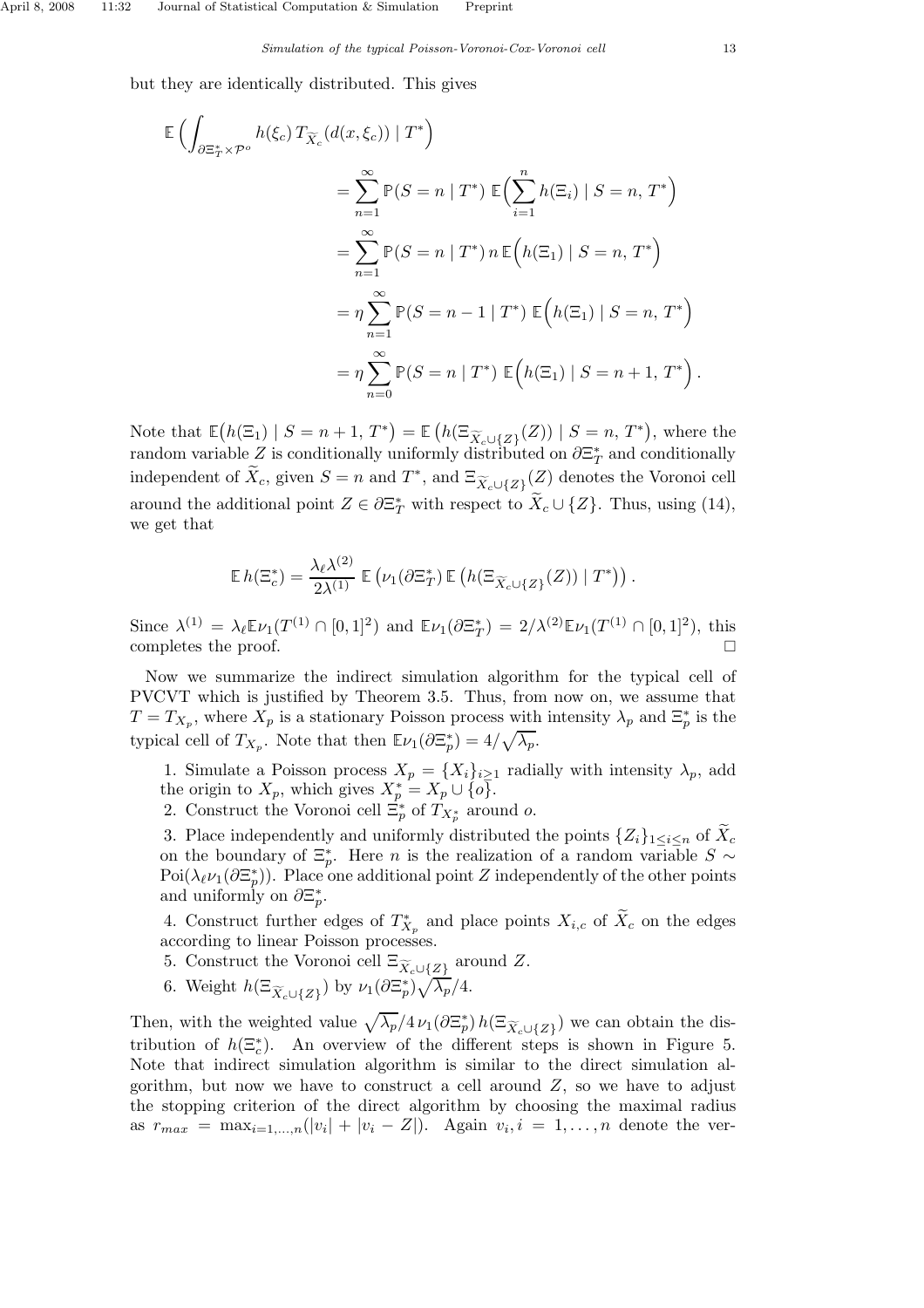

(a) Start: The cell around the origin is constructed, points (grey) of  $\tilde X_c$  are placed on the boundary and one further point Z (grey with black boundary) is added.





(b) Initial cell: The initial cell around  $Z$  is constructed using the previously simulated points (grey) of  $\widetilde{X}_c \cup \{Z\}$ .



(c) Further points of  $\widetilde{X}_c$  are simulated (grey) and the initial cell is intersected by the bisectors.

(d) The cell around Z is completed and the algorithm stops.

Figure 5. Indirect simulation of the typical PVCV cell

tices of the initial cell, see Figure 6. The result of the simulation algorithm is then a cell  $\Xi_{\widetilde{X}_c\cup\{Z\}}$ . This cell can be used to estimate characteristics of the typical cell  $\Xi_c^*$ . For given  $T_{X_p}^*$  with typical cell  $\Xi_p^*$  consider the random variable  $h_Z = \nu_1(\partial \Xi_p^*) h(\Xi_{\widetilde{X}_c \cup \{Z\}})$ . If we then regard independent copies  $h_{Z,1},...,h_{Z,n}$  of  $h_Z$  we can define the estimator  $\hat{h}$  by

$$
\widehat{h} = \frac{\sqrt{\lambda_p}}{4} \frac{1}{n} \sum_{i=1}^{n} h_{Z,i}.
$$
\n(15)

Then  $\hat{h}$  is unbiased for  $\mathbb{E} h(\Xi_c^*)$  due to Theorem 3.5.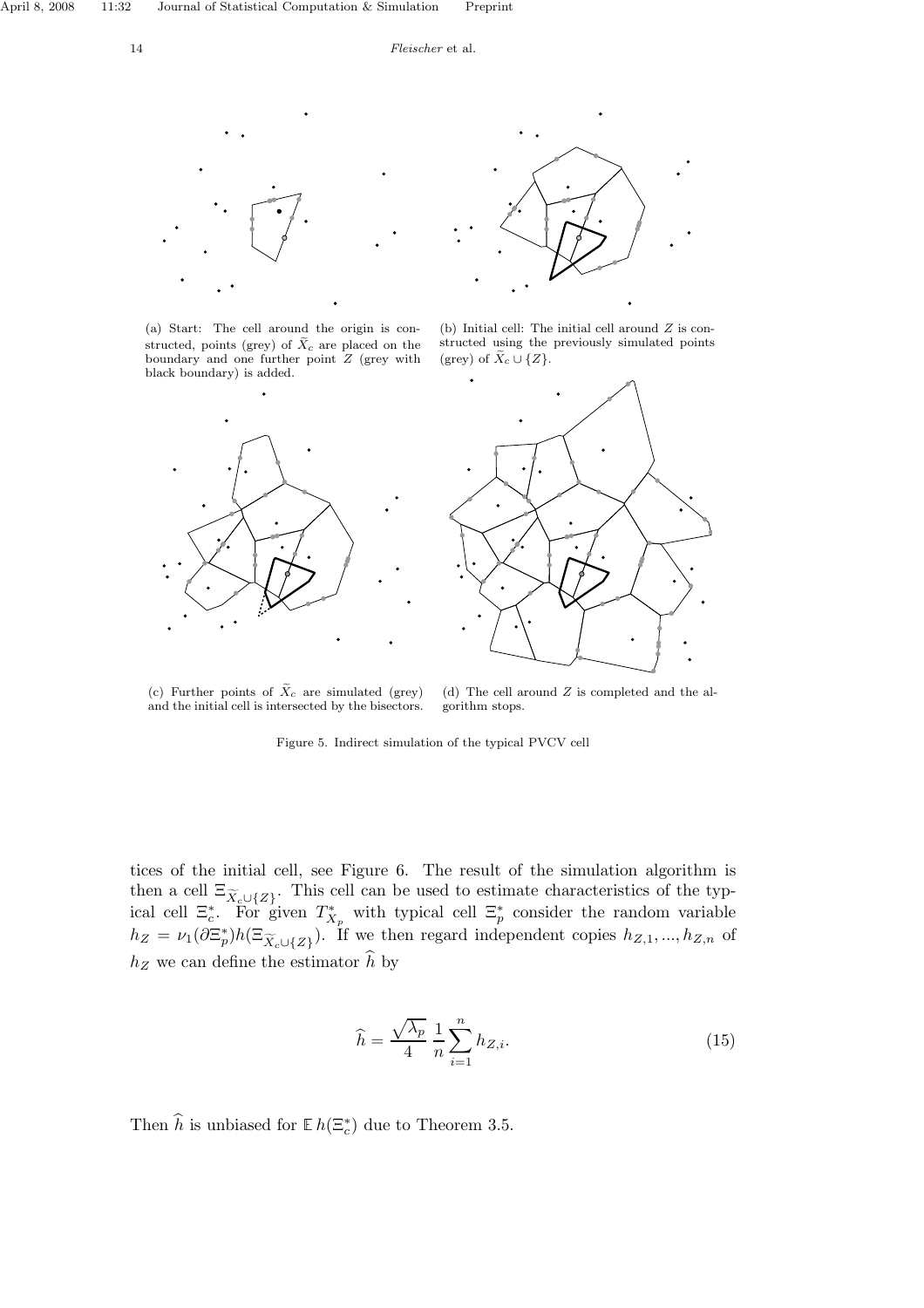



(b) Simulated cell (black) with typical cell (grey) of the PVT used for the weighting

Figure 6. Stopping criterion and simulated cell for the indirect algorithm

#### 4. Numerical results

#### 4.1. Scaling invariance

Recall that the Poisson-Voronoi-Cox process  $X_c$  and the PVCVT  $T_{X_c}$  can be fully characterized by two parameters:  $\lambda_{\ell}$  and  $\lambda_{p}$ . But a scaling invariance can be observed which means that the structural properties of  $X_c$  and  $T_{X_c}$  do not change if the x–axis and the y–axis are scaled in the same way. This implies that with respect to numerical computations it suffices to regard a one-dimensional parameter space with a single parameter  $\kappa$ , i.e., instead of the originally two-dimensional parameter  $(\lambda_{\ell}, \lambda_{p})$  consider the scaling factor  $\kappa = 2\sqrt{\lambda_{p}}/\lambda_{\ell}$ , which is the mean total length of edges of  $T_{X_p}$  per unit area divided by the mean number of points of  $X_c$  per unit length of  $T_{X_p}$ . If the x-axis and the y-axis are scaled in the same way, then  $\kappa$  remains constant, and hence the same random structure is obtained, but on different scales. For example, for different parameter pairs  $(\lambda_{\ell}, \lambda_{p})$  and  $(\lambda'_{\ell}, \lambda'_{p})$  with  $(\lambda'_{\ell}, \sqrt{\lambda'_{p}}) = a(\lambda_{\ell}, \sqrt{\lambda_{p}})$  for some  $a > 0$ , we get  $\mathbb{E} \nu_{0}(\Xi_{c}^{*}) = \mathbb{E} \nu_{0}(\Xi_{c}^{*})$ ,  $\mathbb{E}\nu_1(\partial \Xi_c^{*}) = a \mathbb{E}\nu_1(\partial \Xi_c^{*})$  and  $\mathbb{E}\nu_2(\Xi_c^{*}) = a^2 \mathbb{E}\nu_2(\Xi_c^{*})$  where  $\Xi_c^{*}$  and  $\Xi_c^{*'}$  denote the typical cells of the PVCVT corresponding to the parameter pairs  $(\lambda_{\ell}, \lambda_p)$  and  $(\lambda'_\ell, \lambda'_p)$ , respectively, and  $\nu_0(\Xi)$  denotes the number of vertices of a cell  $\Xi$ . On the other hand, for large  $\kappa$  we only get a few points per edge of the PVT  $T_p$ , whereas for small values of  $\kappa$  we get many points per edge.

In [5] and [6] a similar effect for PLCVT is used to reduce the number of parameters in the numerical experiments. Namely, using scaling invariance, it is sufficient to do computations for each  $\kappa$  only for one parameter pair  $(\lambda_l, \lambda_p)$ . For all other parameter pairs with the same scaling factor  $\kappa$  these numerical results can then be used to calculate, for example, estimated mean values of different characteristics by appropriate scaling. In addition the outputs of simulations with different parameter pairs but equal  $\kappa$  can be used for implementation tests, see Section 4.2.

For  $\kappa \in \{10, 20, 30, 40, 50, 60, 90, 120\}$  and  $2\sqrt{\lambda_p} = 1$  we simulated in each case 1 000 000 cells with both algorithms which are used in the following.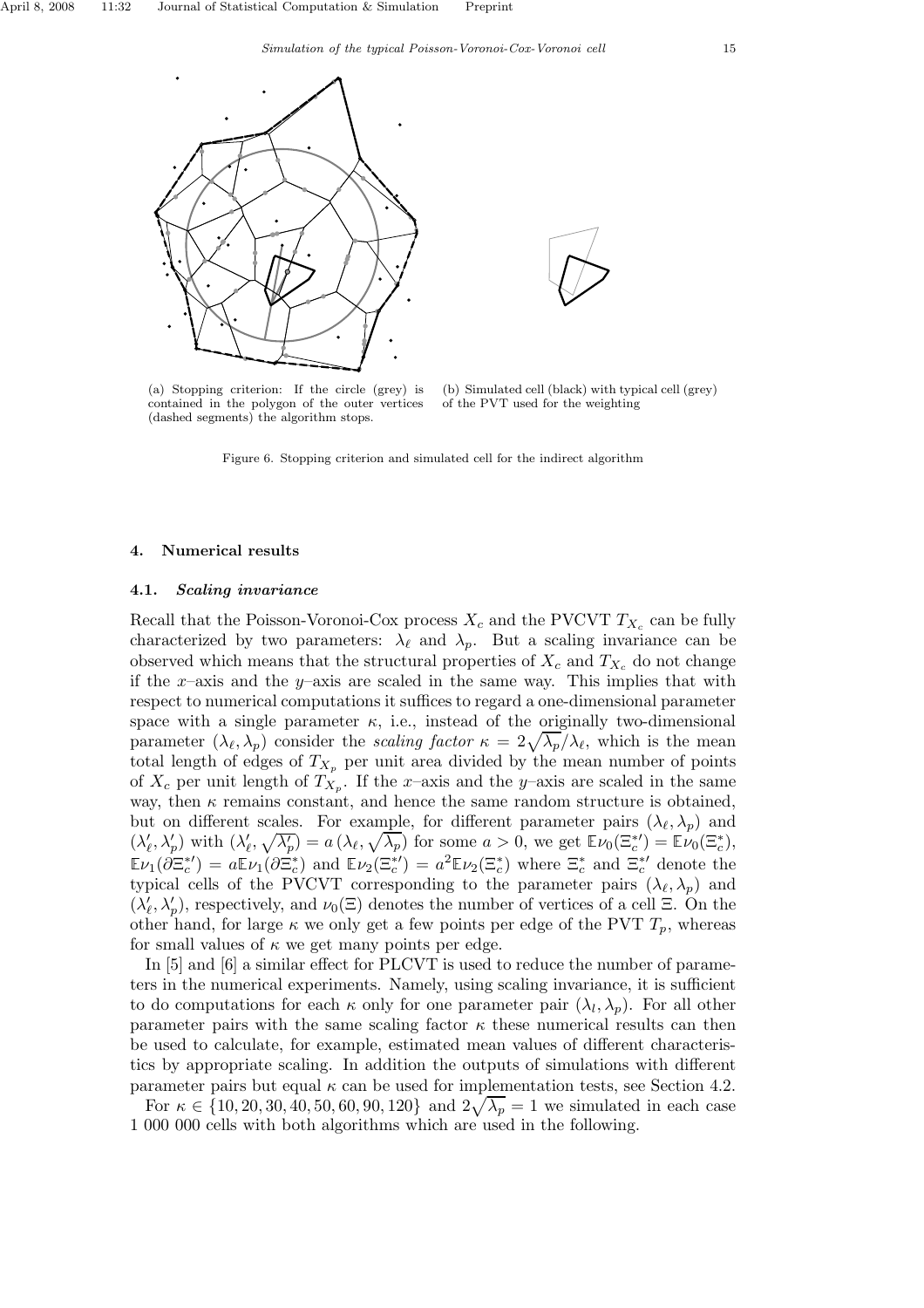#### 4.2. Implementation Tests

First, we used the simulated cells to test the correctness of the implementation of the algorithms, where methods for software tests with random output are suitable  $([5],[10])$ . In particular, we compared the output of the implementations of the two introduced algorithms in order to test the correctness of the implementation. This test can be performed in a similar way as the software tests proposed in [5], i.e., an asymptotic Gaussian two sample test for equal means is performed to compare characteristics like the mean perimeter, area or number of vertices of the outputs of the two algorithms for different parameters. All the tests showed the expected behaviour, so we assume that our implementations are correct.

#### 4.3. Comparison of the direct and indirect algorithm

The sample means of cell characteristics for the directly simulated cells and the sample means of the weighted characteristics for the cells of the indirect algorithm should be equal, but the variances might differ since we are considering different random variables. So we computed the sample variances of the (weighted) number of vertices  $(\nu_0)$ , perimeter  $(\nu_1)$  and area  $(\nu_2)$  of the simulated cells for both algorithms. The results are displayed in Table 1 for different values of  $\kappa$ . It can be seen that the variance of the output of the direct algorithm is always smaller. Since both algorithms have similar runtimes, the variance of the (random) output is the main criterion which algorithm is preferable for the computation of distributional properties. Because of that we concentrate in the following only on results for the directly simulated cells, although the indirect algorithm yields similar results.

Note that especially for the computation of shortest path lengths ([7]) it is important to have an algorithm with low variance of the output, since due to timeconsuming computations only a relatively small sample size can be considered. Thus, also for this purpose, the direct algorithm should be preferred.

#### 4.4. Comparison of distributional properties of PVT, PLCVT and PVCVT

The simulated cells have been used to compute histograms for the area, perimeter and number of vertices of the typical cell of PVCVT as well as the coefficient of variation  $\left(\mathrm{cv}X\right) := \sqrt{\mathrm{Var}X}/\mathbb{E}X$  of these characteristics. Furthermore, we estimated the mean boundary length of the typical cell. The results are displayed in Figure 7 and in Tables 2 and 3, respectively, together with corresponding results for the typical cell of PLCVT ([5]) and PVT. The parameters for PVT, PVCVT and PLCVT were chosen such that the expected area of the typical cell is equal to 100 and, for PVCVT and PLCVT, the scaling factor  $\kappa$  is the same, i.e., the mean edge lengths per unit area of the underlying PVT and PLT, respectively, are equal.

Although the shapes of the histograms in Figure 7 seem to be similar, we can observe a large difference between the histograms for PLCVT and PVCVT, especially for small values of  $\kappa$ . This difference seems to decrease with increasing  $\kappa$ , but also for large values of  $\kappa$  it is still noticeable. Similar effects can be observed in Tables 2 and 3. For PVCVT the cv is decreasing with increasing  $\kappa$  for all characteristics, but it is always smaller than the cv of the same characteristics for PLCVT. As mentioned above, the mean area is 100 and the mean number of vertices is 6 for all values of  $\kappa$ , but the mean boundary length depends on the scaling factor  $\kappa$ , see Table 3. For PVCVT the estimated mean boundary length only slightly differs from 40, the expected boundary length for PVT, and statistical significance tests for equality do not lead to rejection. However, for PLCVT the estimated boundary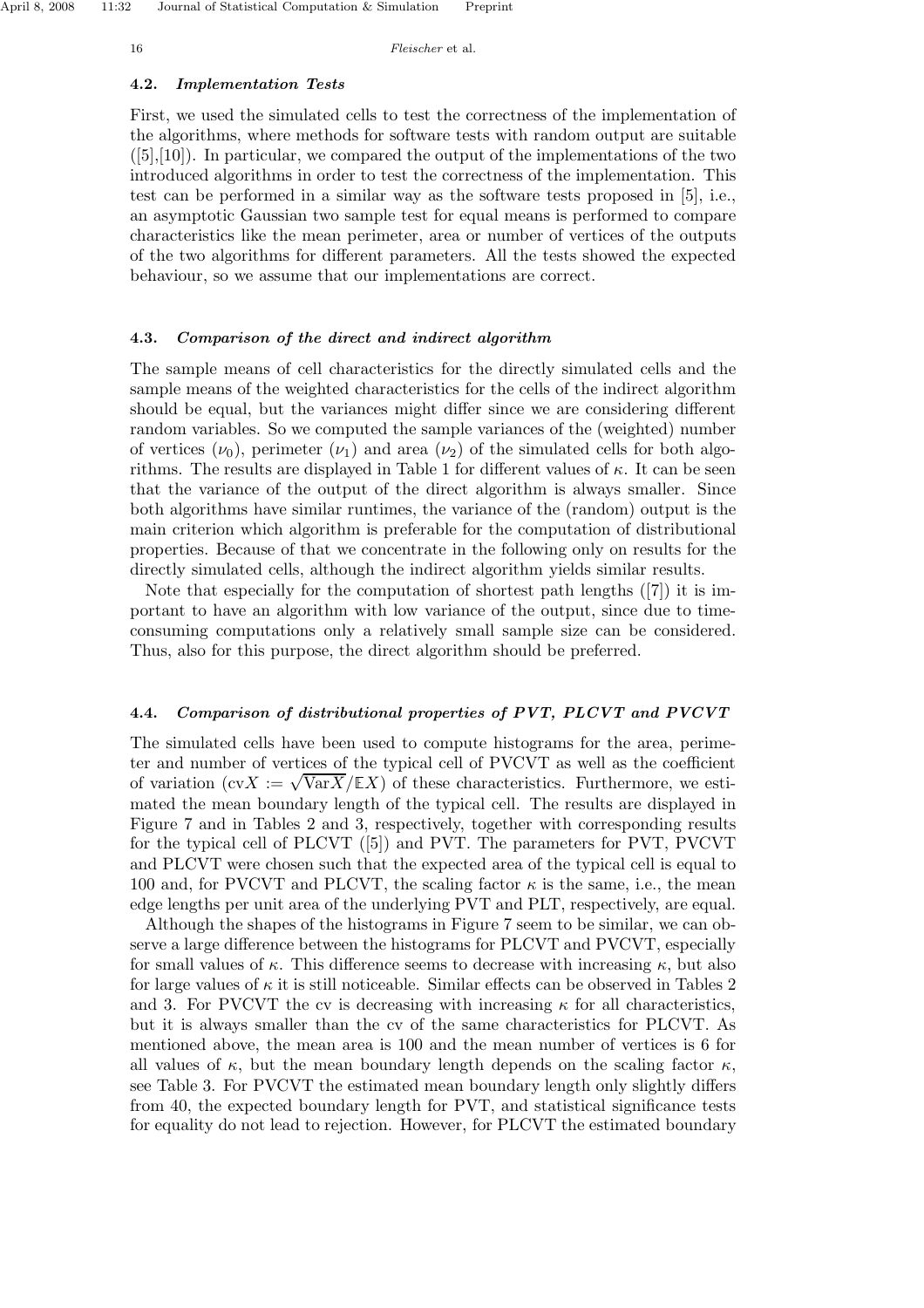

Figure 7. Histograms for characteristics of the typical cell

length is always significantly smaller than 40.

These differences might be caused by the larger irregularity of PLT compared to PVT. If the expected edge lengths per unit area of both tessellations are equal, then the segments of PVT are more evenly spread in the plane and the variations within these segments is much smaller than for PLT. Furthermore, infinitely many nuclei are located on each single line of PLCVT with probability 1, whereas this is not possible for PVCVT.

Comparing PVCVT to PVT, the shapes of the histograms in Figure 7 are quite similar, but there is some difference which is decreasing with  $\kappa$ . From Tables 2 and 3 we can see that for PVCVT the cv of the considered characteristics is always slightly larger than for PVT and decreasing with  $\kappa$ . But this difference is much smaller than the difference to PLCVT and seems to become negligible for large values of  $\kappa$ .

Altogether there seems to be a quite large difference between the distributions of cell characteristics of PLCVT and PVCVT, especially for small values of  $\kappa$ . This difference is decreasing with increasing  $\kappa$ , but seems to be noticeable also for large values of  $\kappa$ . On the other hand, the distributions of cell characteristics of PVCVT and PVT seem to be similar and for large values of  $\kappa$  almost identical. However, note that for the estimation of shortest path lengths in telecommunication network models the typical cell has to be simulated together with the underlying tessellation. Thus, also for large values of  $\kappa$ , the PVCVT is still an interesting model.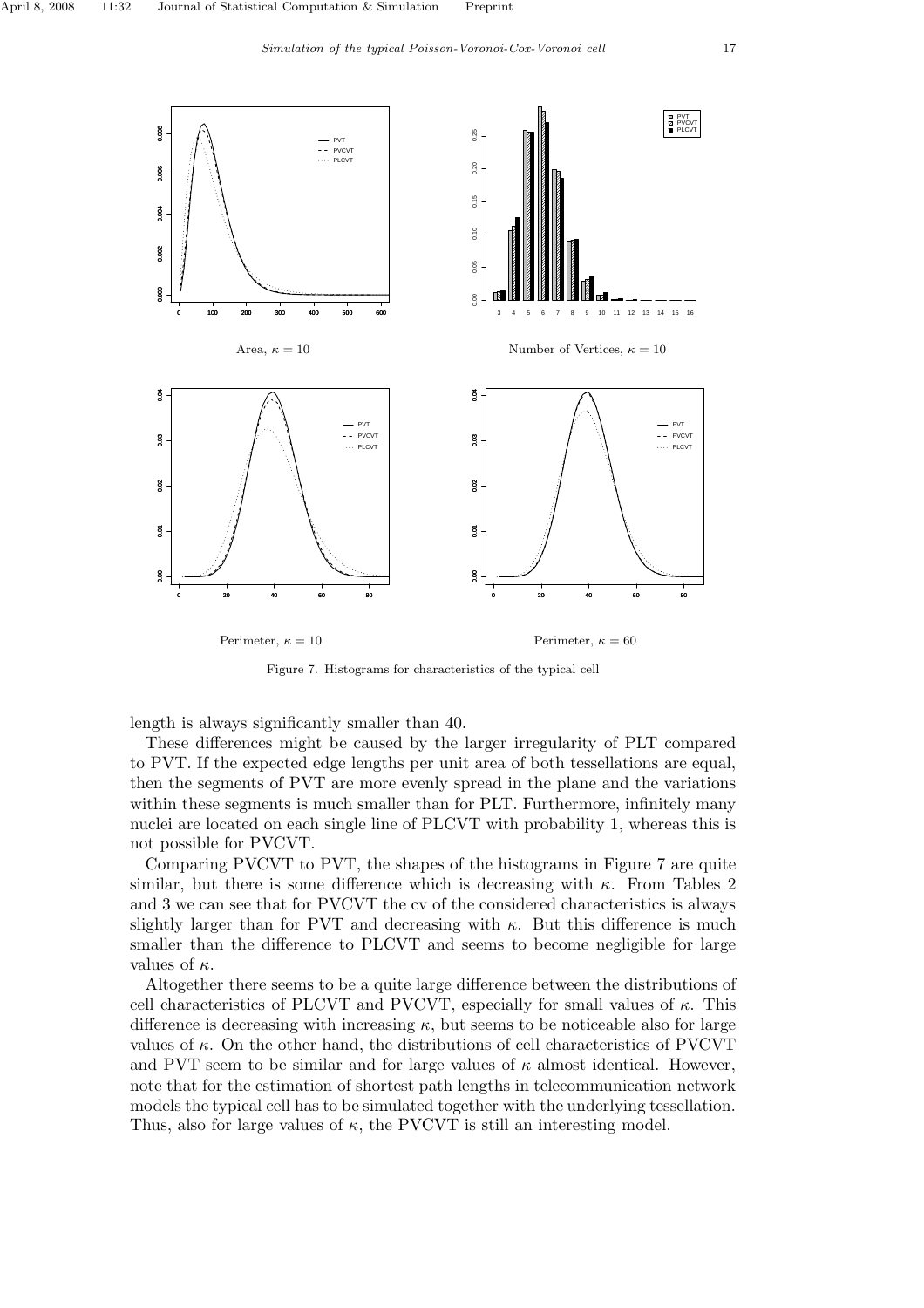#### 5. Discussion and Outlook

We presented two different algorithms for the simulation of the typical cell of PVCVT, where we compared these algorithms with respect to precision and runtime. The direct algorithm is preferable from this point of view since the runtimes are almost equal, but the variance in the random output of the direct algorithm is smaller. Nevertheless the indirect algorithm has some advantages, too. First, it can be used for implementation tests. On the other hand, it is more general and can be used for a variety of Cox-Voronoi tessellations, whereas the direct algorithm can only be used in the special case of PVCVT, because it seems to be very difficult and perhaps impossible to get a similar Palm representation as in Lemma 3.2 for other models than PVT.

The numerical results show that the typical cell of PVCVT is much more similar to the typical cell of ordinary PVT than to the typical cell of PLCVT. This observation can probably be explained by the fact that especially for large values of  $\kappa$  the likelihood of three or more points of the PVCV process to be located on the same edge of the underlying Voronoi tessellation is close to zero. Therefore, the dependence between different points of the PVCV process almost vanishes for larger  $\kappa$ . This leads to a point process that behaves quite similar to a Poisson point process, in particular with regard to the induced Voronoi tessellation. For a PLCVT these arguments do not hold to such an extend due to the fact that even for very large  $\kappa$  we find infinitely many points of the PLCV point process to be located on a specific line of the underlying Poisson line process.

Simulation algorithms for the typical cell of PVCVT are a useful tool in order to perform cost analysis in telecommunication networks. Together with the techniques described in [7], the computation of shortest path lengths and similar characteristics can be extended to new models. So far only PLT have been considered as models for the roads, but by using the results of the present paper also PVT can be taken into account.

A further step in the development of an adequate pool of possible tessellation models for the cost analysis of telecommunication networks is the extension of the methods described here to simulation algorithms for the typical cell of models like the Poisson-Delaunay tessellation (PDT) and iterated tessellations. Together with efficient techniques for the simulation of shortest paths and the computation of their length, such algorithms will lead to a portfolio of realistic cost models that can be fitted to given telecommunication data, in order to enable cost calculation and, sometimes even more important, cost prediction.

#### Acknowledgements

We thank an anonymous referee for the valuable comments which helped us to improve the presentation of the paper. This research was supported by France Telecom Research & Development through research grant No. 46 132 895. The authors are grateful to Peter Saffert for his help in performing the simulations, which led to the numerical results.

#### References

- [1] V. Baumstark and G. Last. Some distributional results for Poisson Voronoi tessellations. Advances in Applied Probability, 39:16–40, 2007.
- [2] B. Błaszczyszyn and R. Schott. Approximations of functionals of some modulated Poisson-Voronoi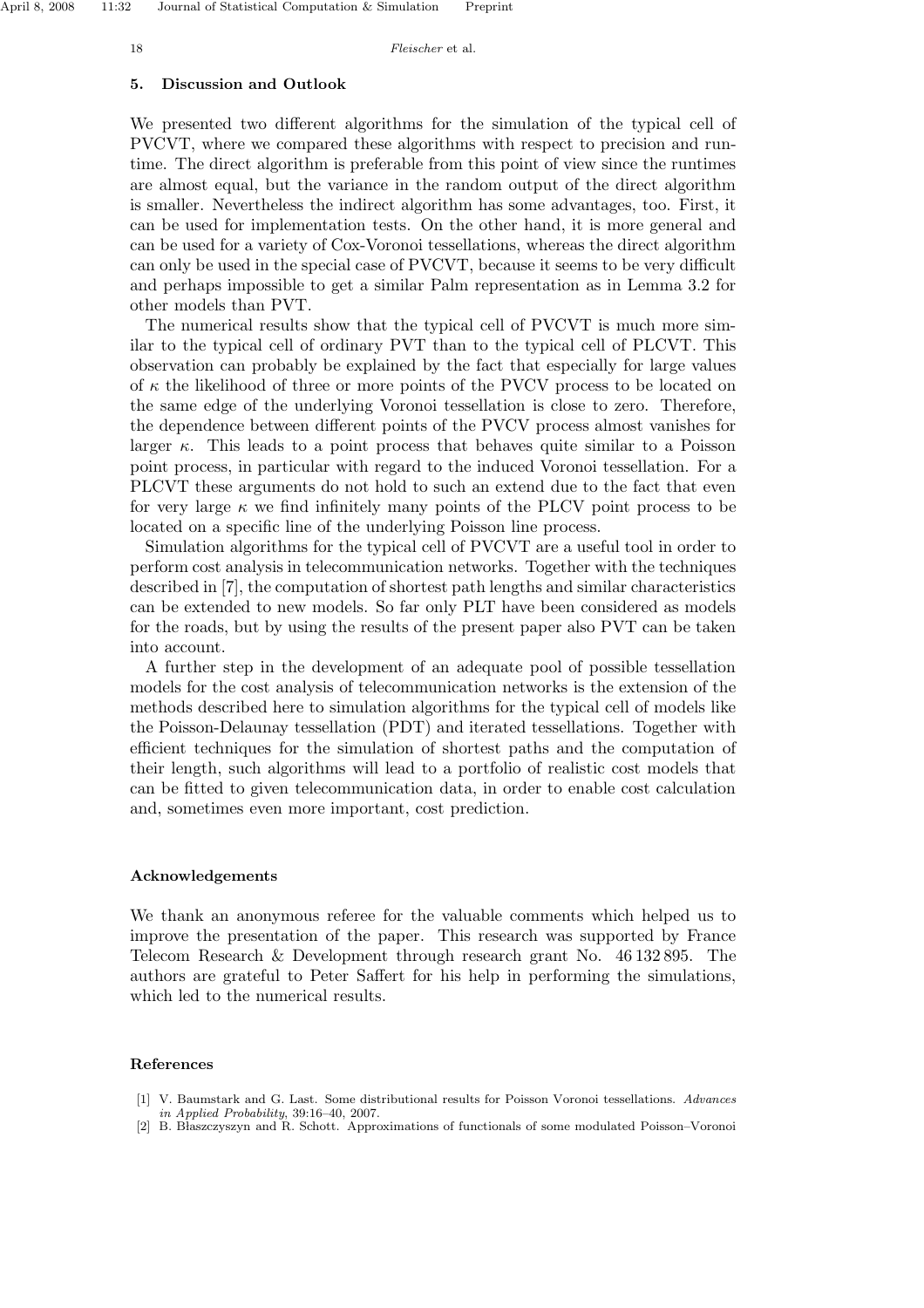Simulation of the typical Poisson-Voronoi-Cox-Voronoi cell 19

|          | Direct Algorithm |             |         | Indirect Algorithm |             |         |
|----------|------------------|-------------|---------|--------------------|-------------|---------|
| $\kappa$ | $\nu_1$          | $\nu_2$     | $\nu_0$ | $\nu_1$            | $\nu_2$     | $\nu_0$ |
| 10       | 652.75           | 124680.35   | 1.87    | 1497.86            | 175659.46   | 4.36    |
| 20       | 1266.92          | 479859.33   | 1.82    | 2812.88            | 653731.80   | 4.26    |
| 30       | 1874.68          | 1065937.19  | 1.81    | 4086.39            | 1426403.79  | 4.22    |
| 40       | 2484.18          | 1881871.79  | 1.81    | 5354.02            | 2492851.63  | 4.17    |
| 50       | 3098.75          | 2931215.45  | 1.80    | 6624.04            | 3855095.79  | 4.17    |
| 60       | 3689.98          | 4194702.08  | 1.79    | 7882.49            | 5510771.23  | 4.15    |
| 90       | 5511.02          | 9384330.87  | 1.79    | 11644.29           | 12187366.14 | 4.11    |
| 120      | 7336.33          | 16670645.20 | 1.79    | 15406.61           | 21481790.15 | 4.10    |

Table 1. Sample variances for perimeter  $(\nu_1)$ , area  $(\nu_2)$  and number of vertices  $(\nu_0)$  of the typical cell obtained for the direct (left) and indirect (right) simulation algorithm, respectively, where  $2\sqrt{\lambda_p} = 0.125$  is fixed.

|          | $CV$ $\nu_0$ |              |                     | $CV$ $\nu_2$ |              |            |
|----------|--------------|--------------|---------------------|--------------|--------------|------------|
| $\kappa$ | <b>PVCVT</b> | <b>PLCVT</b> | <b>PVT</b>          | <b>PVCVT</b> | <b>PLCVT</b> | <b>PVT</b> |
| 10       | 22.784       | 24.091       | $\overline{22.240}$ | 55.174       | 69.538       | 52.947     |
| 20       | 22.496       | 23.454       | 22.240              | 54.085       | 64.819       | 52.947     |
| 30       | 22.431       | 23.200       | 22.240              | 53.733       | 62.638       | 52.947     |
| 40       | 22.386       | 23.056       | 22.240              | 53.564       | 61.340       | 52.947     |
| 50       | 22.378       | 22.929       | 22.240              | 53.544       | 60.516       | 52.947     |
| 60       | 22.324       | 22.870       | 22.240              | 53.342       | 59.792       | 52.947     |
| 90       | 22.292       | 22.752       | 22.240              | 53.203       | 58.595       | 52.947     |
| 120      | 22.303       | 22.669       | 22.240              | 53.173       | 57.836       | 52.947     |

Table 2. Estimates for the cv of the number of vertices  $(\nu_0)$  and area  $(\nu_2)$  of the typical cell for PVCVT, PLCVT and PVT and for different values of  $\kappa$ , using the direct algorithm

|          | <b>PVCVT</b> |         | <b>PLCVT</b> |         | <b>PVT</b> |         |
|----------|--------------|---------|--------------|---------|------------|---------|
| $\kappa$ | $E\nu_1$     | $CVU_1$ | $E\nu_1$     | $CVU_1$ | $E\nu_1$   | $CVU_1$ |
|          |              |         |              |         | exact)     |         |
| 10       | 40.010       | 25.242  | 39.726       | 31.469  | 40.0       | 24.315  |
| 20       | 40.005       | 24.869  | 39.766       | 29.580  | 40.0       | 24.315  |
| 30       | 40.008       | 24.698  | 39.791       | 28.684  | 40.0       | 24.315  |
| 40       | 40.010       | 24.621  | 39.810       | 28.130  | 40.0       | 24.315  |
| 50       | 39.982       | 24.613  | 39.812       | 27.776  | 40.0       | 24.315  |
| 60       | 39.997       | 24.508  | 39.834       | 27.474  | 40.0       | 24.315  |
| 90       | 39.992       | 24.458  | 39.849       | 26.944  | 40.0       | 24.315  |
| 120      | 39.994       | 24.438  | 39.884       | 26.590  | 40.0       | 24.315  |

Table 3. Estimates for expectation and cv of the boundary length  $\nu_1(\partial \Xi^*)$  of the typical cell for PVCVT, PLCVT and PVT and for different values of  $\kappa$ , using the direct algorithm (where  $\mathbb{E} \nu_2(\Xi^*) = 100$  is fixed)

tessellations with applications to modeling of communication networks. Advances in Applied Probability,  $22(2):179-204$ ,  $2005$ .<br>F. Fleischer. *Analysi*.

- [3] F. Fleischer. Analysis and Fitting of Random Tessellation Models. Applications in Telecommunication and Cell Biology. PhD thesis, Universität Ulm, 2007, http://vts.uniulm.de/docs/2007/5941/vts 5941 7959.pdf.
- [4] F. Fleischer, C. Gloaguen, H. Schmidt, V. Schmidt, and F. Schweiggert. Simulation of typical modulated Poisson-Voronoi cells and their application to telecommunication network modelling Japan Journal of Industrial and Applied Mathematics (under Revision), 2008.
- [5] C. Gloaguen, F. Fleischer, H. Schmidt, and V. Schmidt. Simulation of typical Cox-Voronoi cells, with a special regard to implementation tests. Mathematical Methods of Operations Research, 62:357–373, 2005.
- [6] C. Gloaguen, F. Fleischer, H. Schmidt, and V. Schmidt. Fitting of stochastic telecommunication network models, via distance measures and Monte-Carlo tests. Telecommunication Systems, 31:353– 377, 2006.